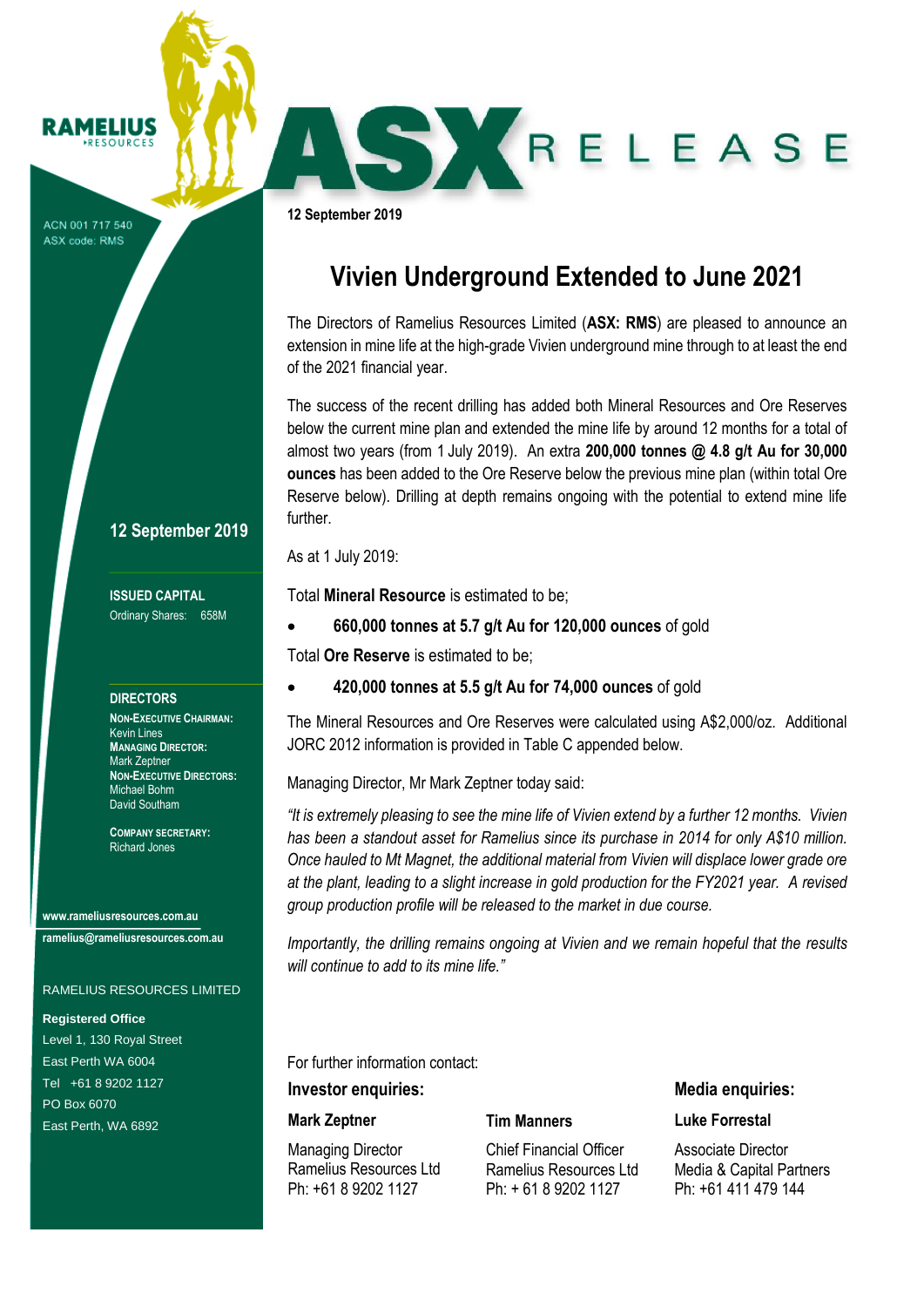### *ABOUT RAMELIUS*

Ramelius owns and operates the Mt Magnet, Edna May and Vivien gold mines, all in Western Australia (refer Figure 1). Ore from the high-grade Vivien underground mine, located near Leinster, is trucked to the Mt Magnet processing plant where it is blended with ore from both underground and open pit sources. The Edna May operation, purchased from Evolution Mining Limited in October 2017, is currently processing high grade underground ore and low grade stockpiles. Additional ore feed is planned from the adjacent Greenfinch open pit and satellite Marda and Tampia open pit projects.



**Figure 1:** Ramelius' Operations & Development Project Locations

Ramelius published a one million ounce mine plan in June 2019, across five years from FY20 to FY24, highlighting the longer term potential that exists within the current asset base (see RMS ASX Release "Ramelius Unveils 1 Million Ounce Life of Mine Plan", 17 June 2019). In this plan, Vivien was assumed to only be in production until the end of FY20. The extensions to Vivien, depicted in Figure 2, is indicative only with the positive impact to overall production to be evaluated once the integrated mine plan is updated in due course.



**Figure 2:** Ramelius' Mt Magnet production centre feed sources, showing Vivien extension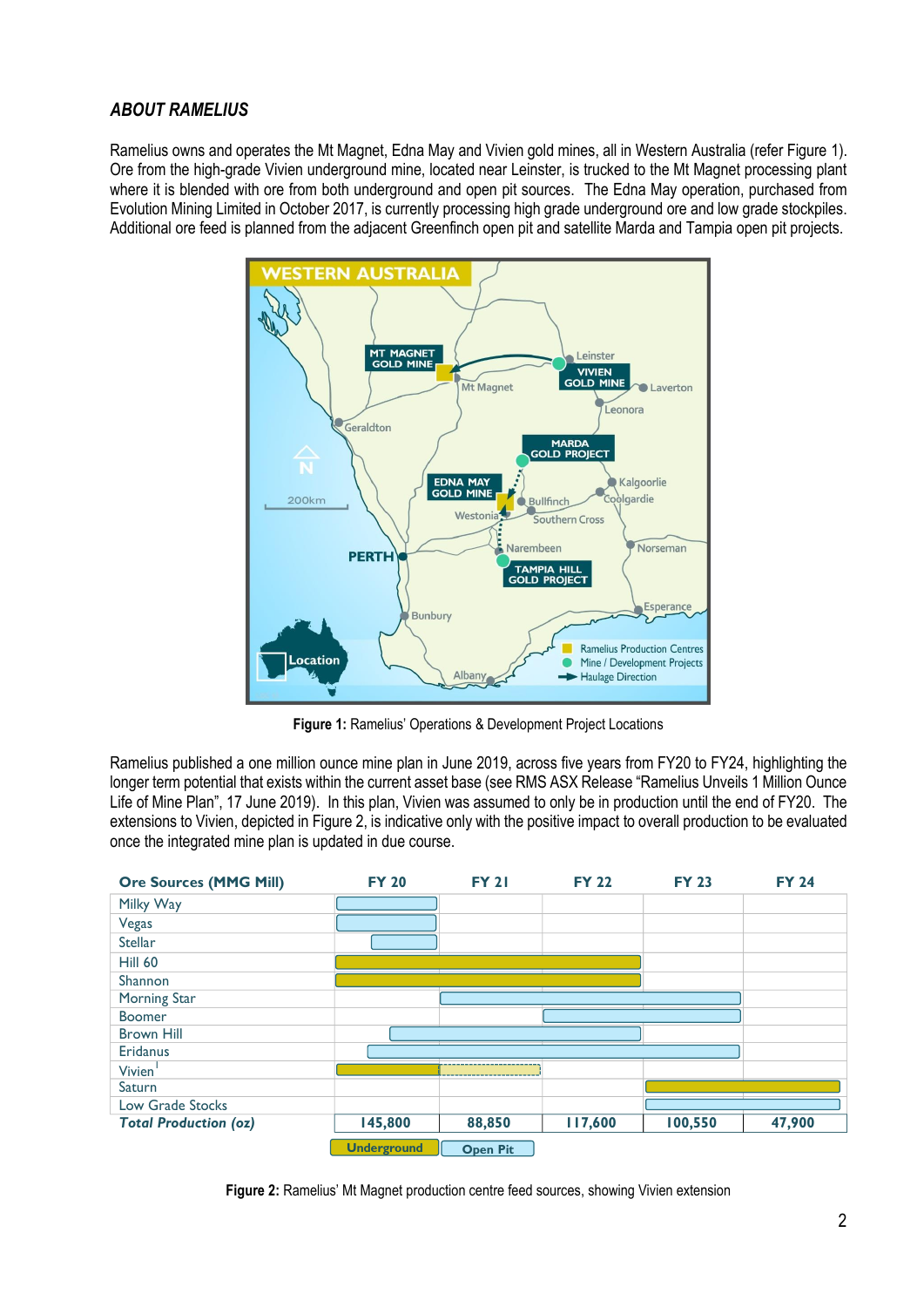### *MINERAL RESOURCES*

#### **Table A:** Mineral Resources

|         |         | Measured |        |         | Indicated |        |        | Inferred |        |         | <b>Total Resource</b> |         |
|---------|---------|----------|--------|---------|-----------|--------|--------|----------|--------|---------|-----------------------|---------|
| Deposit |         |          |        |         |           | Oz     |        |          |        |         |                       | OF.     |
| Vivien  | 370,000 | 5.7      | 68,000 | 210,000 | 5.6       | 37,000 | 86,000 | 5.6      | 15,000 | 660,000 | 5.7                   | 120,000 |

*Figures rounded to 2 significant figures. Rounding errors may occur.*

### **Mineral Resource Commentary**

The Vivien deposit is a narrow, high-grade, quartz vein hosted lode deposit. The vein is typically between 1 and 6 metres wide, dips at 70° and is hosted within a dolerite/gabbro unit. It was mined historically as an underground (circa 1910) and open-pit (1997). Ramelius commenced the current underground mine in late 2015 and as of 30 June 2019 had a reconciled gold production of 743,220 t @ 6.42 g/t for 153,461oz.

Above the current base of development (140mRL) the resource is based on drilling and development face sampling. The majority of this resource has been developed and grade controlled and is therefore classed as Measured.

Below the 140mRL level, 48 underground diamond holes for 7,441m were drilled from two hangingwall drives, between March and August 2019. This data was combined with earlier surface and underground drilling. All holes were downhole surveyed using a gyro tool and lode zones sawn and half cored for sampling. Assaying is conducted as 50g fire-assays at a Kalgoorlie commercial laboratory and accompanied by QAQC samples. The quartz lode was interpreted on 12.5m or 25m cross-sections and wireframed with a minimum 1.5m lode width (refer Figure 3). Samples were flagged, top-cut to 50g/t and estimated using an anisotropic, 2-sector, search and ID2. The resource is classified by hole density and geological/grade continuity. All lode within long sectional resource shapes approximating 10-20gram.metres is reported. Above the 130mRL the resource is reported from the mine grade control model and below it is reported from the extension resource model.

### **Mineral Resource Diagrams**



**Figure 3:** Vivien extension lode wireframes, drilling and search ellipse, looking SW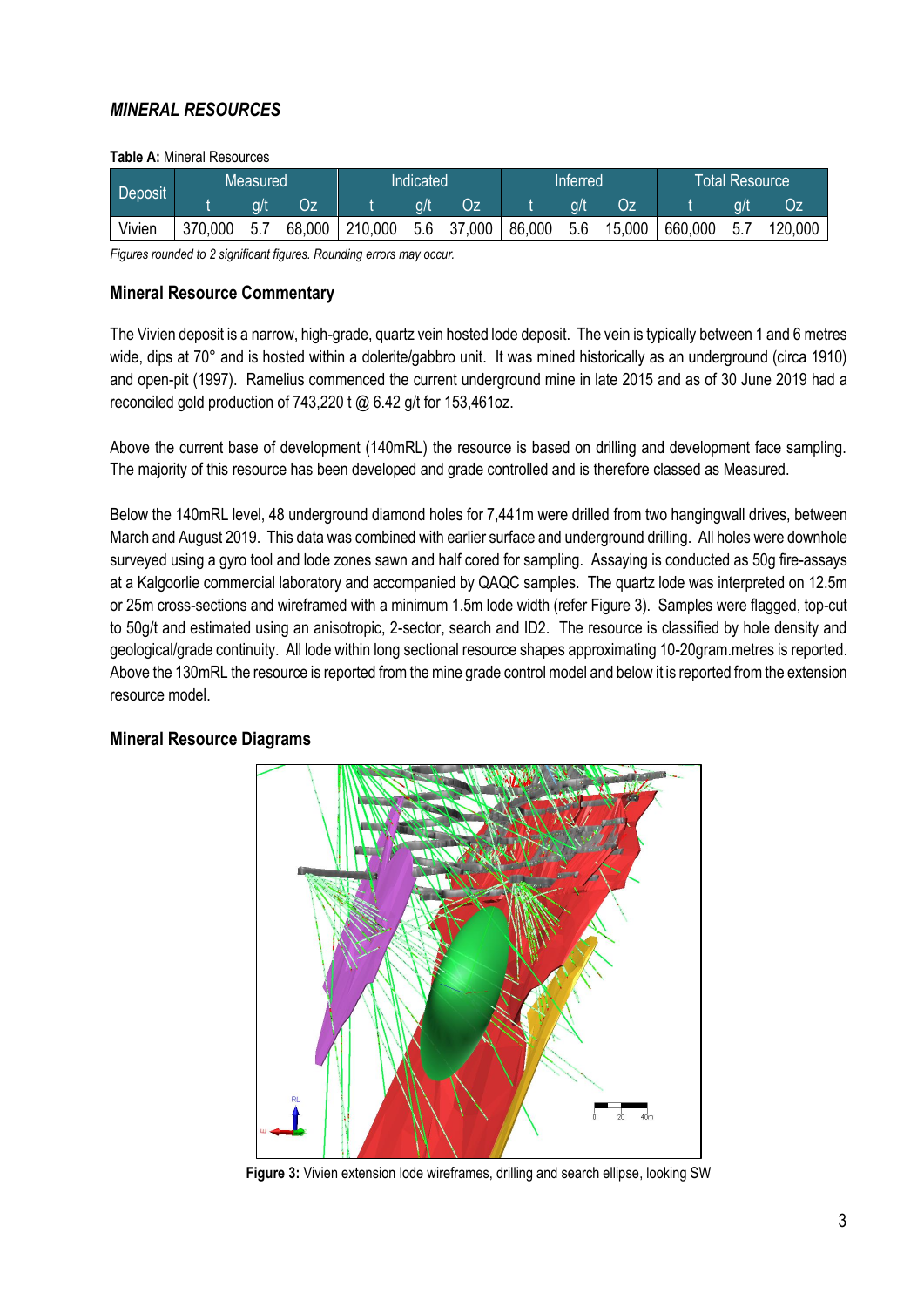### *ORE RESERVES*

#### **Table B:** Ore Reserves

|         |         | <b>Proven</b> |        |         | <b>Probable</b> |            |         | <b>Total Reserves</b> |        |
|---------|---------|---------------|--------|---------|-----------------|------------|---------|-----------------------|--------|
| Deposit |         | a/t           | Oz     |         |                 |            |         | <b>a/t</b>            |        |
| Vivien  | 220,000 | 6.2           | 44,000 | 200,000 |                 | 4.8 30,000 | 420,000 | 5.5                   | 74,000 |

*Figures rounded to 2 significant figures. Rounding errors may occur.*

### **Ore Reserve Commentary**

Ore Reserves were based on the resource models referenced above. Reserves above the 140mRL are based on the fully developed mine plan and are all classed as Proven. The Ore Reserve extension below the 140mRL uses well established mine design, geotechnical and scheduling parameters. It utilises a bottom up sequence for each 2 levels and CRF fill of the first of each pair. Minimum stope width is 1.8m, stope dilution is 30% and ore loss 2% (refer Figure 4). Gold price used is A\$2,000/oz. All Ore Reserves below the 140mRL is classed as Probable.

### **Ore Reserve Diagrams**



**Figure 4:** Underground extension design below 140mRL, looking West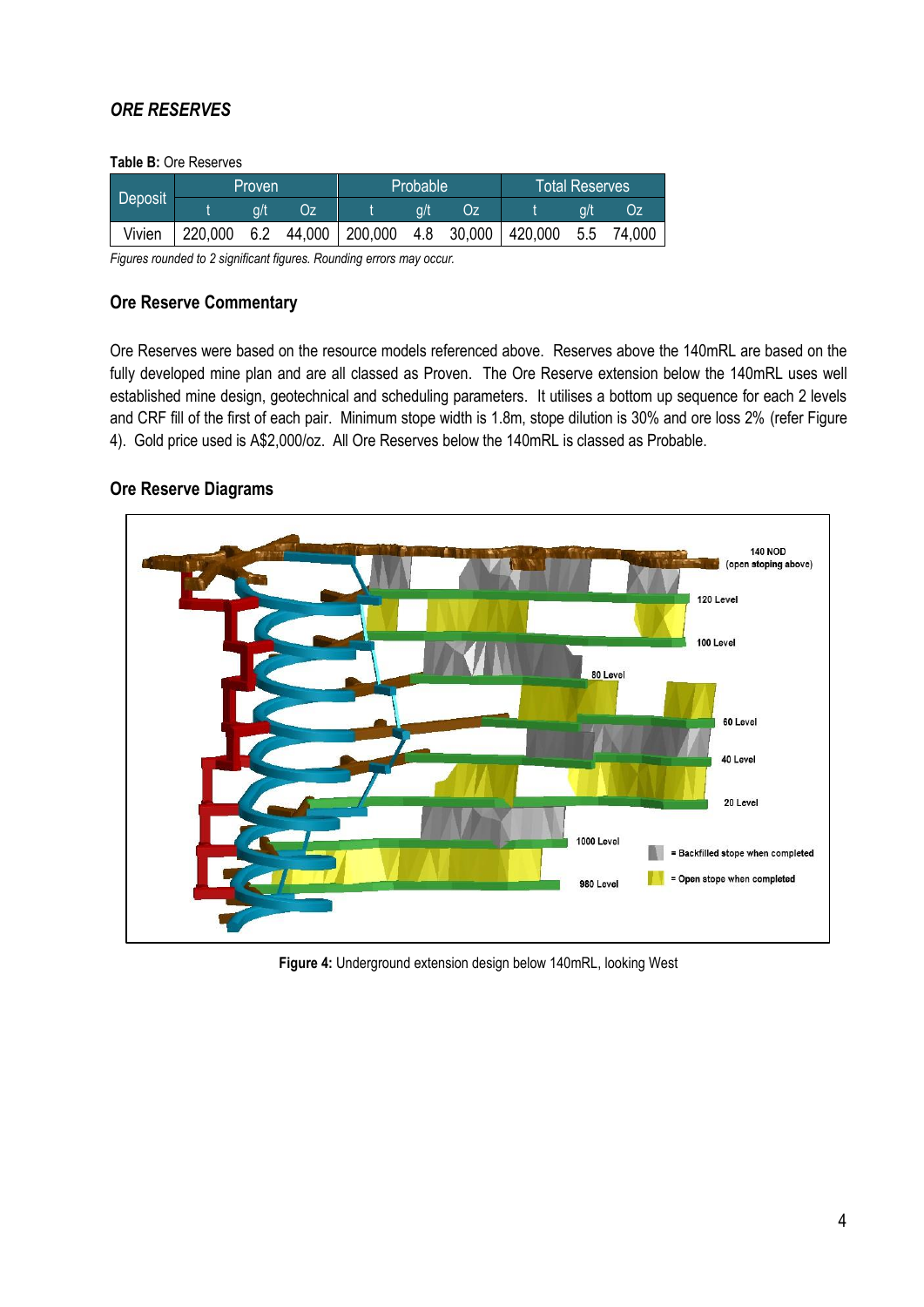### *FORWARD LOOKING STATEMENTS*

This report contains forward looking statements. The forward looking statements are based on current expectations, estimates, assumptions, forecasts and projections and the industry in which it operates as well as other factors that management believes to be relevant and reasonable in the circumstances at the date such statements are made, but which may prove to be incorrect. The forward looking statements relate to future matters and are subject to various inherent risks and uncertainties. Many known and unknown factors could cause actual events or results to differ materially from the estimated or anticipated events or results expressed or implied by any forward looking statements. Such factors include, among others, changes in market conditions, future prices of gold and exchange rate movements, the actual results of production, development and/or exploration activities, variations in grade or recovery rates, plant and/or equipment failure and the possibility of cost overruns. Neither Ramelius, its related bodies corporate nor any of their directors, officers, employees, agents or contractors makes any representation or warranty (either express or implied) as to the accuracy, correctness, completeness, adequacy, reliability or likelihood of fulfilment of any forward looking statement, or any events or results expressed or implied in any forward looking statement, except to the extent required by law.

#### *COMPETENT PERSONS*

The information in this report that relates to Mineral Resources and Ore Reserves is based on information compiled by Rob Hutchison (Mineral Resources) and Duncan Coutts (Ore Reserves), who are Competent Persons and Members of The Australasian Institute of Mining and Metallurgy. Rob Hutchison and Duncan Coutts are full-time employees of the company. Rob Hutchison and Duncan Coutts have sufficient experience that is relevant to the style of mineralisation and type of deposit under consideration and to the activity being undertaken to qualify as a Competent Person as defined in the 2012 Edition of the "Australasian Code for Reporting of Exploration Results, Mineral Resources and Ore Reserves". Rob Hutchison and Duncan Coutts consent to the inclusion in this report of the matters based on their information in the form and context in which it appears.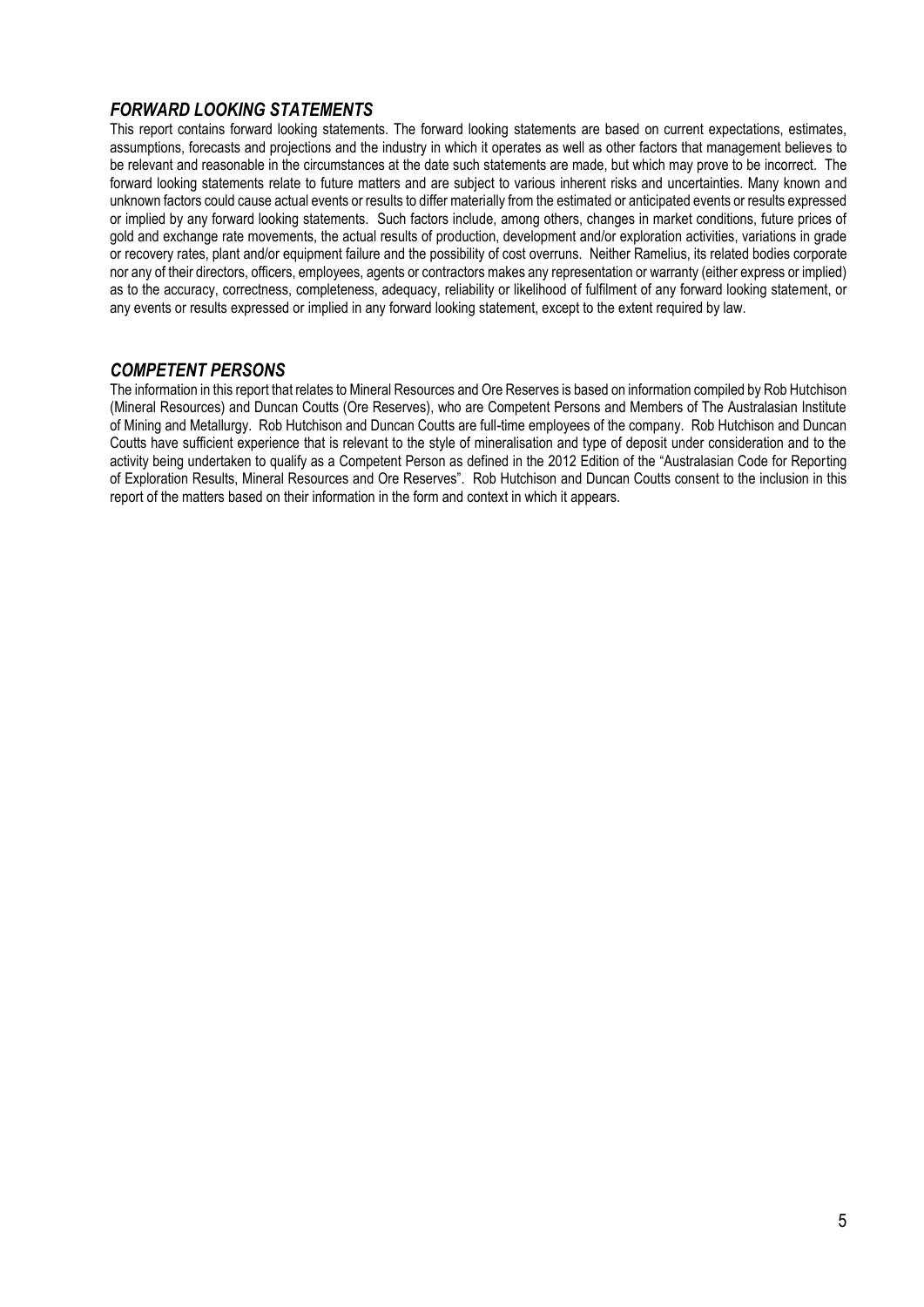#### **Table C:** JORC 2012 REPORTING CRITERIA

| <b>Criteria</b>                                                | <b>JORC Code explanation</b>                                                                                                                                                                                                                                                                                                                                                                                                                                                                                                                                                                                                                                                                                                                                                                                                                                                                                                                                                                                                                                                                                                                                                                                                                                                                                                                                                                                                                      | <b>Commentary</b>                                                                                                                                                                                                                                                                                                                                                                                                                                                                                                                                                                                                                                                                                                                                                                                                                                                                                                                                                                                                                                                                                                                                                                                                                                                                                                                                                                                                                                                                                                                                                                                                             |
|----------------------------------------------------------------|---------------------------------------------------------------------------------------------------------------------------------------------------------------------------------------------------------------------------------------------------------------------------------------------------------------------------------------------------------------------------------------------------------------------------------------------------------------------------------------------------------------------------------------------------------------------------------------------------------------------------------------------------------------------------------------------------------------------------------------------------------------------------------------------------------------------------------------------------------------------------------------------------------------------------------------------------------------------------------------------------------------------------------------------------------------------------------------------------------------------------------------------------------------------------------------------------------------------------------------------------------------------------------------------------------------------------------------------------------------------------------------------------------------------------------------------------|-------------------------------------------------------------------------------------------------------------------------------------------------------------------------------------------------------------------------------------------------------------------------------------------------------------------------------------------------------------------------------------------------------------------------------------------------------------------------------------------------------------------------------------------------------------------------------------------------------------------------------------------------------------------------------------------------------------------------------------------------------------------------------------------------------------------------------------------------------------------------------------------------------------------------------------------------------------------------------------------------------------------------------------------------------------------------------------------------------------------------------------------------------------------------------------------------------------------------------------------------------------------------------------------------------------------------------------------------------------------------------------------------------------------------------------------------------------------------------------------------------------------------------------------------------------------------------------------------------------------------------|
| <b>Sampling</b><br>techniques<br><b>Drilling</b><br>techniques | Nature and quality of sampling (e.g. cut<br>channels, random chips, or specific<br>specialised industry standard measurement<br>tools appropriate to the minerals under<br>investigation, such as down hole gamma<br>sondes, or handheld XRF instruments, etc.).<br>These examples should not be taken as<br>limiting the broad meaning of sampling.<br>Include reference to measures taken to ensure<br>$\bullet$<br>sample representivity and the appropriate<br>calibration of any measurement tools or<br>systems used.<br>Aspects of the determination of mineralisation<br>$\bullet$<br>that are Material to the Public Report.<br>In cases where 'industry standard' work has<br>$\bullet$<br>been done this would be relatively simple (e.g.<br>'reverse circulation drilling was used to obtain<br>1 m samples from which 3 kg was pulverised<br>to produce a 30 g charge for fire assay'). In<br>other cases, more explanation may be<br>required, such as where there is coarse gold<br>that has inherent sampling problems. Unusual<br>commodities or mineralisation types (e.g.<br>submarine nodules) may warrant disclosure of<br>detailed information.<br>Drill type (e.g. core, reverse circulation, open-<br>$\bullet$<br>hole hammer, rotary air blast, auger, Bangka,<br>sonic, etc.) and details (e.g. core diameter,<br>triple or standard tube, depth of diamond tails,<br>face-sampling bit or other type, whether core is | The deposit is sampled using surface Reverse Circulation<br>(RC) and diamond drill holes (DD) on a nominal 25m x 25m<br>grid spacing. Drilling comprises of campaigns by several<br>companies: Asarco Australia Ltd, Wiluna Mines Ltd,<br>Australian Gold Fields, Agnew Gold Mining Company<br>(AGMC) and Ramelius Resources Ltd (RMS). Holes were<br>generally angled towards grid west at varying angles to<br>optimally intersect the mineralised zones. New UG<br>diamond drilling in 2019 below the 140mRL includes 48<br>holes for 7,441m.<br>All sampling by conventional gold industry drilling methods<br>or UG face sampling.<br>Diamond core was NQ size sampled on geological<br>intervals (0.3 m to 1.5 m); cut into half core to give sample<br>weights under 3 kg. Samples were crushed, dried and<br>pulverised (total prep) to produce a sub sample for analysis<br>by 1kg 100um Screen Fire Assay (SFA) or 50 g Fire Assay<br>(FA) for sample outside the mineralised zone. Previous<br>drilling programmes used FA or SFA analytical techniques.<br>RC drilling was used to obtain 1m samples from which 2-3<br>kg was pulverised (total prep) to produce a sub sample for<br>assaying by 50 g FA.<br>Face sampling involved collecting representative chips<br>sample from geologically defined 0.2-2.0m wide intervals<br>across the face, including wallrock zones.<br>Surface drillholes comprise 70 RC and 170 Diamond holes.<br>$\bullet$<br>Diamond holes are NQ size and normally have RC<br>precollars.<br>UG drilling completed by Ramelius since 2016 is<br>approximately 100 NQ diamond holes. |
| <b>Drill sample</b><br>recovery                                | oriented and if so, by what method, etc.).<br>Method of recording and assessing core and<br>$\bullet$<br>chip sample recoveries and results assessed.<br>Measures taken to maximize sample recovery<br>and ensure representative nature of the<br>samples.<br>Whether a relationship exists between sample<br>recovery and grade and whether sample bias<br>may have occurred due to preferential<br>loss/gain of fine/coarse material.                                                                                                                                                                                                                                                                                                                                                                                                                                                                                                                                                                                                                                                                                                                                                                                                                                                                                                                                                                                                           | RMS Diamond core recoveries were recorded during core<br>$\bullet$<br>logging. Diamond drilling is close to 100%<br>Diamond core is used in preference to test the narrow vein<br>and ensure a true representation of vein width.<br>No indication of sample bias is evident or has been<br>established                                                                                                                                                                                                                                                                                                                                                                                                                                                                                                                                                                                                                                                                                                                                                                                                                                                                                                                                                                                                                                                                                                                                                                                                                                                                                                                       |
| Logging                                                        | Whether core and chip samples have been<br>$\bullet$<br>geologically and geotechnically logged to a<br>level of detail to support appropriate Mineral<br>Resource estimation, mining studies and<br>metallurgical studies.<br>Whether logging is qualitative or quantitative in<br>nature. Core (or costean, channel, etc.)<br>photography.<br>The total length and percentage of the relevant<br>intersections logged.                                                                                                                                                                                                                                                                                                                                                                                                                                                                                                                                                                                                                                                                                                                                                                                                                                                                                                                                                                                                                           | All drillholes are geologically logged on site by RMS<br>geologists. Details on the host lithologies, deformation,<br>dominant minerals including sulphide species and<br>alteration minerals plus veining are recorded relationally<br>(separately).<br>Drillhole logging of RC chips is qualitative on visual<br>recordings of rock forming minerals and estimates of<br>mineral abundance.<br>The entire length of drillholes are geologically logged<br>Development faces are mapped and photographed<br>providing an absolute definition of lode width                                                                                                                                                                                                                                                                                                                                                                                                                                                                                                                                                                                                                                                                                                                                                                                                                                                                                                                                                                                                                                                                   |
| Sub-sampling<br>techniques and<br>sample<br>preparation        | If core, whether cut or sawn and whether<br>$\bullet$<br>quarter, half or all core taken.<br>If non-core, whether riffled, tube sampled,<br>$\bullet$<br>rotary split, etc. and whether sampled wet or                                                                                                                                                                                                                                                                                                                                                                                                                                                                                                                                                                                                                                                                                                                                                                                                                                                                                                                                                                                                                                                                                                                                                                                                                                            | RMS DD core was sawn and half core sampled to 1m or<br>$\bullet$<br>geologically determined boundaries (min 0.3m). All earlier<br>DD drilling was by same method. Earlier RC samples and<br>pre-collars were sampled at 1m intervals and riffle split to                                                                                                                                                                                                                                                                                                                                                                                                                                                                                                                                                                                                                                                                                                                                                                                                                                                                                                                                                                                                                                                                                                                                                                                                                                                                                                                                                                      |

# **Section 1 Sampling Techniques and Data**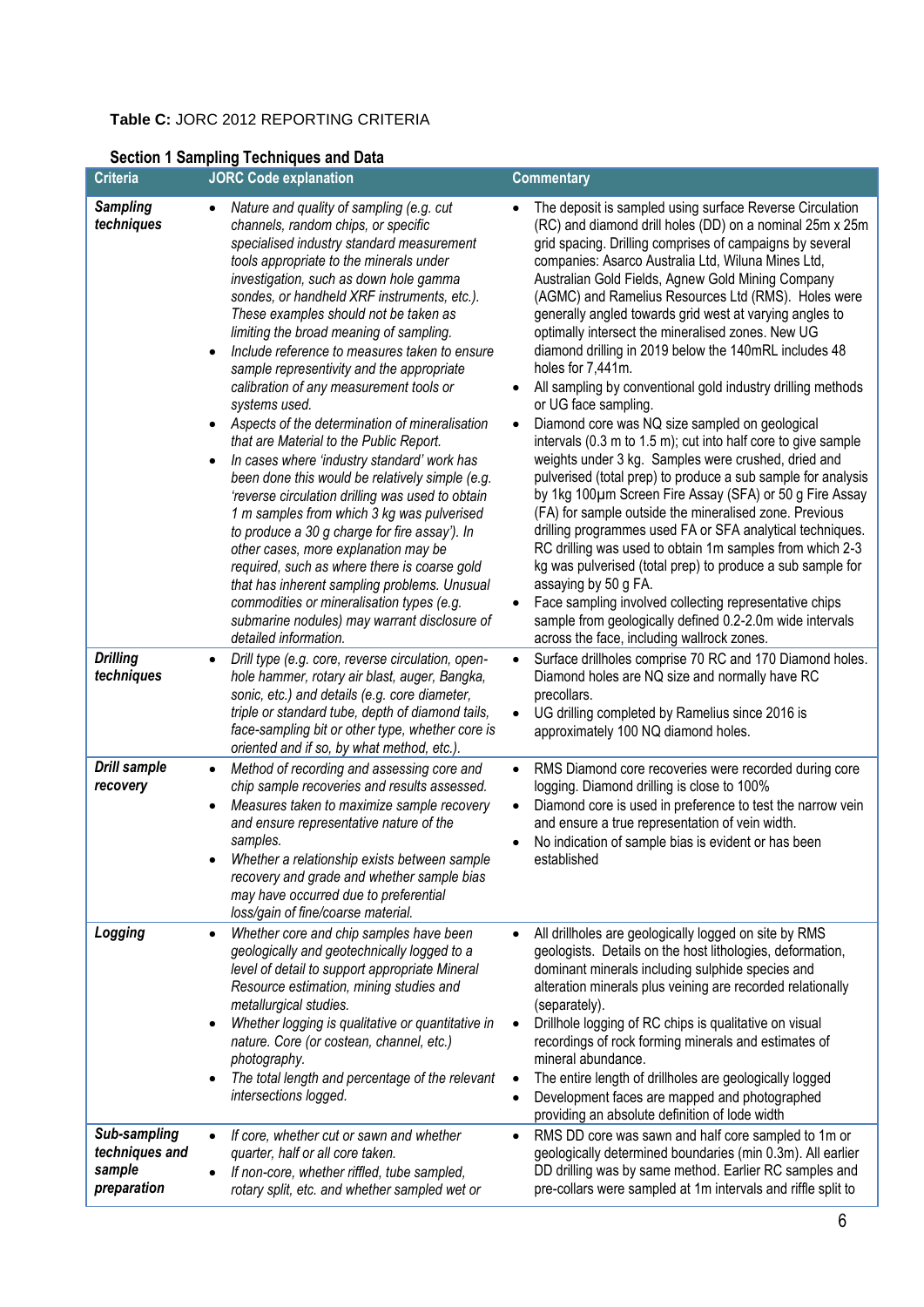| <b>Criteria</b>                                         | <b>JORC Code explanation</b>                                                                                                                                                                                                                                                                                                                                                                                                                                                                                                                                                                                                                                            | <b>Commentary</b>                                                                                                                                                                                                                                                                                                                                                                                                                                                                                                                                                                                                                                                                                                                                                                                                                                                                                                                                                                                       |
|---------------------------------------------------------|-------------------------------------------------------------------------------------------------------------------------------------------------------------------------------------------------------------------------------------------------------------------------------------------------------------------------------------------------------------------------------------------------------------------------------------------------------------------------------------------------------------------------------------------------------------------------------------------------------------------------------------------------------------------------|---------------------------------------------------------------------------------------------------------------------------------------------------------------------------------------------------------------------------------------------------------------------------------------------------------------------------------------------------------------------------------------------------------------------------------------------------------------------------------------------------------------------------------------------------------------------------------------------------------------------------------------------------------------------------------------------------------------------------------------------------------------------------------------------------------------------------------------------------------------------------------------------------------------------------------------------------------------------------------------------------------|
|                                                         | dry.<br>For all sample types, the nature, quality and<br>appropriateness of the sample preparation<br>technique.<br>Quality control procedures adopted for all sub-<br>sampling stages to maximize representivity of<br>samples.<br>Measures taken to ensure that the sampling is<br>representative of the in-situ material collected,<br>including for instance results for field<br>duplicate/second-half sampling.<br>Whether sample sizes are appropriate to the<br>grain size of the material being sampled.                                                                                                                                                       | 3kg. UG DD core samples were whole core sampled or<br>sawn & half core sampled<br>All samples prepared following industry best practice.<br>Samples were dried then homogenized by pulverisation to<br>85% passing 75µm before sub-sampling and assay.<br>Sample preparation and assay was carried out by<br>commercial Perth or Kalgoorlie based laboratories. Earlier<br>sampling was conducted using similar techniques which<br>are considered appropriate for the style of mineralisation.<br>The sample sizes are considered appropriate to represent<br>Vivien mineralisation.                                                                                                                                                                                                                                                                                                                                                                                                                   |
| <b>Quality of</b><br>assay data and<br>laboratory tests | The nature, quality and appropriateness of the<br>$\bullet$<br>assaying and laboratory procedures used and<br>whether the technique is considered partial or<br>total.<br>For geophysical tools, spectrometers,<br>$\bullet$<br>handheld XRF instruments, etc., the<br>parameters used in determining the analysis<br>including instrument make and model, reading<br>times, calibrations factors applied and their<br>derivation, etc.<br>Nature of quality control procedures adopted<br>(e.g. standards, blanks, duplicates, external<br>laboratory checks) and whether acceptable<br>levels of accuracy (i.e. lack of bias) and<br>precision have been established. | Assays have been generated using Fire Assay techniques<br>and in some earlier drilling Screen Fire Assay. The assay<br>method is appropriate and Vivien ore is not especially<br>nuggetty. All jobs are accompanied by regular pulp<br>standards<br>No field analyses of gold grades are completed.<br>Quantitative analysis of the gold content and trace<br>elements is undertaken in a controlled laboratory<br>environment.<br>Industry best practice is employed with the inclusion of<br>$\bullet$<br>duplicates and standards as discussed above, and used by<br>Ramelius as well as the laboratory. All Ramelius standards<br>and blanks are interrogated to ensure they lie within<br>acceptable tolerances.                                                                                                                                                                                                                                                                                   |
| Verification of<br>sampling and<br>assaying             | The verification of significant intersections by<br>$\bullet$<br>either independent or alternative company<br>personnel.<br>The use of twinned holes.<br>Documentation of primary data, data entry<br>procedures, data verification, data storage<br>(physical and electronic) protocols.<br>Discuss any adjustment to assay data.                                                                                                                                                                                                                                                                                                                                      | Alternative Ramelius personnel have inspected the<br>intersections to verify the correlation of mineralised zones<br>between assay results and lithology, alteration and<br>mineralisation.<br>All holes are digitally logged in the field and all primary data<br>is forwarded to Ramelius' Database Administrator (DBA) in<br>Perth where it is imported into Datashed. Assay data is<br>electronically merged when received from the laboratory.<br>The responsible project geologist reviews the data in the<br>database to ensure that it is correct and has merged<br>properly and that all the drill data collected in the field has<br>been captured and entered into the database correctly.<br>The responsible geologist makes the DBA aware of any<br>errors and/or omissions to the database and the<br>corrections (if required) are applied in the database<br>immediately.<br>No adjustments or calibrations are made to any of the<br>$\bullet$<br>assay data recorded in the database. |
| <b>Location of</b><br>data points                       | Accuracy and quality of surveys used to locate<br>drill holes (collar and down-hole surveys),<br>trenches, mine workings and other locations<br>used in Mineral Resource estimation.<br>Specification of the grid system used.<br>Quality and adequacy of topographic control.                                                                                                                                                                                                                                                                                                                                                                                          | Hole collars are picked up using accurate DGPS or mine<br>$\bullet$<br>survey control. All downhole surveys are collected using<br>downhole Gyro or digital magnetic surveying techniques<br>provided by the drilling contractors.<br>All holes are picked up in MGA94 - Zone 51 grid<br>coordinates.<br>Topographic control is of high quality and adequate<br>accuracy.<br>UG Face samples are located orthogonal to surveyed UG<br>development drives. The start point of each face is<br>measured from a known survey point.                                                                                                                                                                                                                                                                                                                                                                                                                                                                        |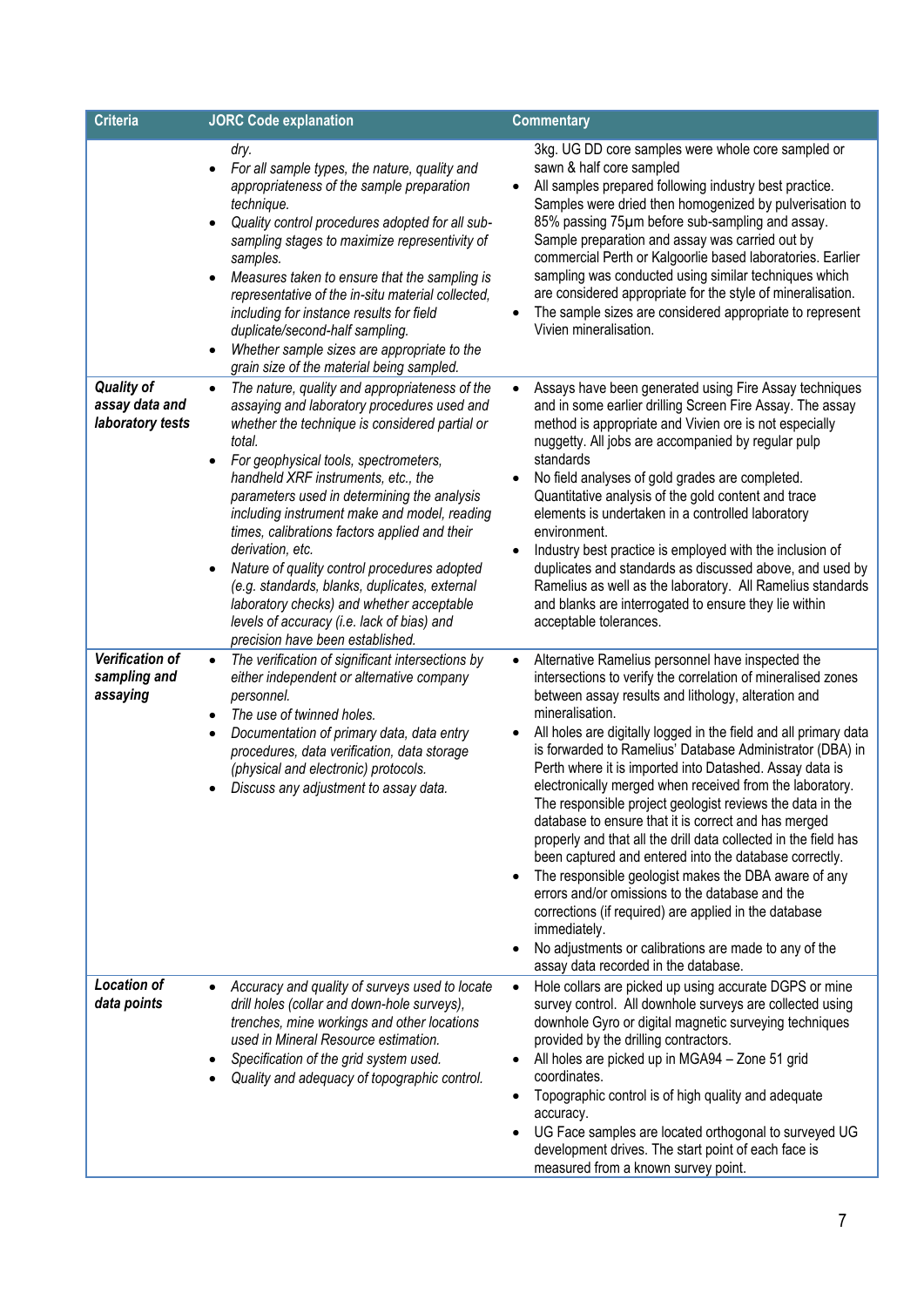| <b>Criteria</b>                                                         | <b>JORC Code explanation</b>                                                                                                                                                                                                                                                                                                                                                                                            | <b>Commentary</b>                                                                                                                                                                                                                                                                                                                                                                                                                                                                                                                                                                                                                                                                                                 |
|-------------------------------------------------------------------------|-------------------------------------------------------------------------------------------------------------------------------------------------------------------------------------------------------------------------------------------------------------------------------------------------------------------------------------------------------------------------------------------------------------------------|-------------------------------------------------------------------------------------------------------------------------------------------------------------------------------------------------------------------------------------------------------------------------------------------------------------------------------------------------------------------------------------------------------------------------------------------------------------------------------------------------------------------------------------------------------------------------------------------------------------------------------------------------------------------------------------------------------------------|
| Data spacing<br>and distribution                                        | Data spacing for reporting of Exploration<br>Results.<br>Whether the data spacing and distribution is<br>$\bullet$<br>sufficient to establish the degree of geological<br>and grade continuity appropriate for the<br>Mineral Resource and Ore Reserve estimation<br>procedure(s) and classifications applied.<br>Whether sample compositing has been<br>applied.                                                       | Drillholes were planned on a nominal 25m (northing)<br>sections and 10 - 30m eastings to adequately cover the<br>core mineralised zones. Drill locations however are partly<br>restricted by the existing pit and UG drill locations<br>UG face sample traverses are spaced at 3m intervals along<br>$\bullet$<br>20m vertical development levels<br>This spacing is considered adequate to define the<br>$\bullet$<br>geological and grade continuity of mineralisation<br>The UG drilling is fans of holes from available locations.<br>$\bullet$<br>The fans are designed to intercept the vein as orthogonally<br>as possible<br>No sampling compositing has been applied within key<br>mineralised intervals |
| <b>Orientation of</b><br>data in relation<br>to geological<br>structure | Whether the orientation of sampling achieves<br>$\bullet$<br>unbiased sampling of possible structures and<br>the extent to which this is known, considering<br>the deposit type.<br>If the relationship between the drilling<br>$\bullet$<br>orientation and the orientation of key<br>mineralised structures is considered to have<br>introduced a sampling bias, this should be<br>assessed and reported if material. | The drilling is generally drilled orthogonal to the interpreted<br>$\bullet$<br>strike of the target horizon. However, several holes have<br>varied directions.<br>No drilling orientation and/or sampling bias is evident<br>$\bullet$<br>Vivien uses MGA94 (Zone 51). Data transformed to local<br>north-south grid for resource modelling. Accuracy of drill<br>hole collars, open-pit and topographic features is +/-1m. A<br>topographic model is available for the site with +/-1m<br>accuracy.                                                                                                                                                                                                             |
| <b>Sample</b><br>security                                               | The measures taken to ensure sample<br>security.                                                                                                                                                                                                                                                                                                                                                                        | All bagged RC / DDH / Face samples are delivered from<br>$\bullet$<br>the field to the assay laboratories in Perth and Kalgoorlie,<br>whereupon the laboratory checks the physically received<br>samples against Ramelius' sample submission/dispatch<br>notes and confirmations sent.                                                                                                                                                                                                                                                                                                                                                                                                                            |
| <b>Audits or</b><br>reviews                                             | The results of any audits or reviews of<br>sampling techniques and data.                                                                                                                                                                                                                                                                                                                                                | Sampling techniques and procedures are reviewed prior to<br>$\bullet$<br>the commencement of new work programmes to ensure<br>adequate procedures are in place to maximize the sample<br>collection and sample quality on new projects. No external<br>audits have been completed to date.                                                                                                                                                                                                                                                                                                                                                                                                                        |

# **Section 2 Reporting of Exploration Results**

| <b>Criteria</b>                                         | <b>JORC Code explanation</b>                                                                                                                                                                                                                                                                                                                                                                                                                               | <b>Commentary</b>                                                                                                                                                                                                                                                                                                                                                                                                                                                                                 |
|---------------------------------------------------------|------------------------------------------------------------------------------------------------------------------------------------------------------------------------------------------------------------------------------------------------------------------------------------------------------------------------------------------------------------------------------------------------------------------------------------------------------------|---------------------------------------------------------------------------------------------------------------------------------------------------------------------------------------------------------------------------------------------------------------------------------------------------------------------------------------------------------------------------------------------------------------------------------------------------------------------------------------------------|
| <b>Mineral</b><br>tenement and<br>land tenure<br>status | Type, reference name/number, location and<br>ownership including agreements or material<br>issues with third parties such as joint ventures,<br>partnerships, overriding royalties, native title<br>interests, historical sites, wilderness or<br>national park and environmental settings.<br>The security of the tenure held at the time of<br>$\bullet$<br>reporting along with any known impediments<br>to obtaining a licence to operate in the area. | The results presented in this report are on granted Mining<br>Lease (ML) 36/34 owned 100% by Ramelius Resources<br>Limited. The tenement is located on pastoral/grazing<br>leases.<br>All the tenements are in good standing. There are no<br>$\bullet$<br>known impediments to obtaining a licence to operate in the<br>area.                                                                                                                                                                    |
| <b>Exploration</b><br>done by other<br>parties          | Acknowledgment and appraisal of exploration<br>by other parties.                                                                                                                                                                                                                                                                                                                                                                                           | Exploration by other parties has been reviewed and is used<br>$\bullet$<br>as a guide to Ramelius' exploration activities. Previous<br>parties have completed shallow RAB, RC drilling and<br>shallow open pit mining at Vivien.                                                                                                                                                                                                                                                                  |
| Geology                                                 | Deposit type, geological setting and style of<br>mineralisation.                                                                                                                                                                                                                                                                                                                                                                                           | The mineralisation at Vivien is a typical orogenic<br>$\bullet$<br>structurally controlled Archaean gold lode system. It is a<br>steeply dipping narrow quartz vein hosted within a<br>dolerite/gabbro unit. It has strong geological continuity and<br>is well understood from diamond drill core and historic<br>mining and investigation. Mineralisation is related to a<br>secondary phase of quartz veining with associated<br>sulphide mineralisation. Vein width may relate to flexures in |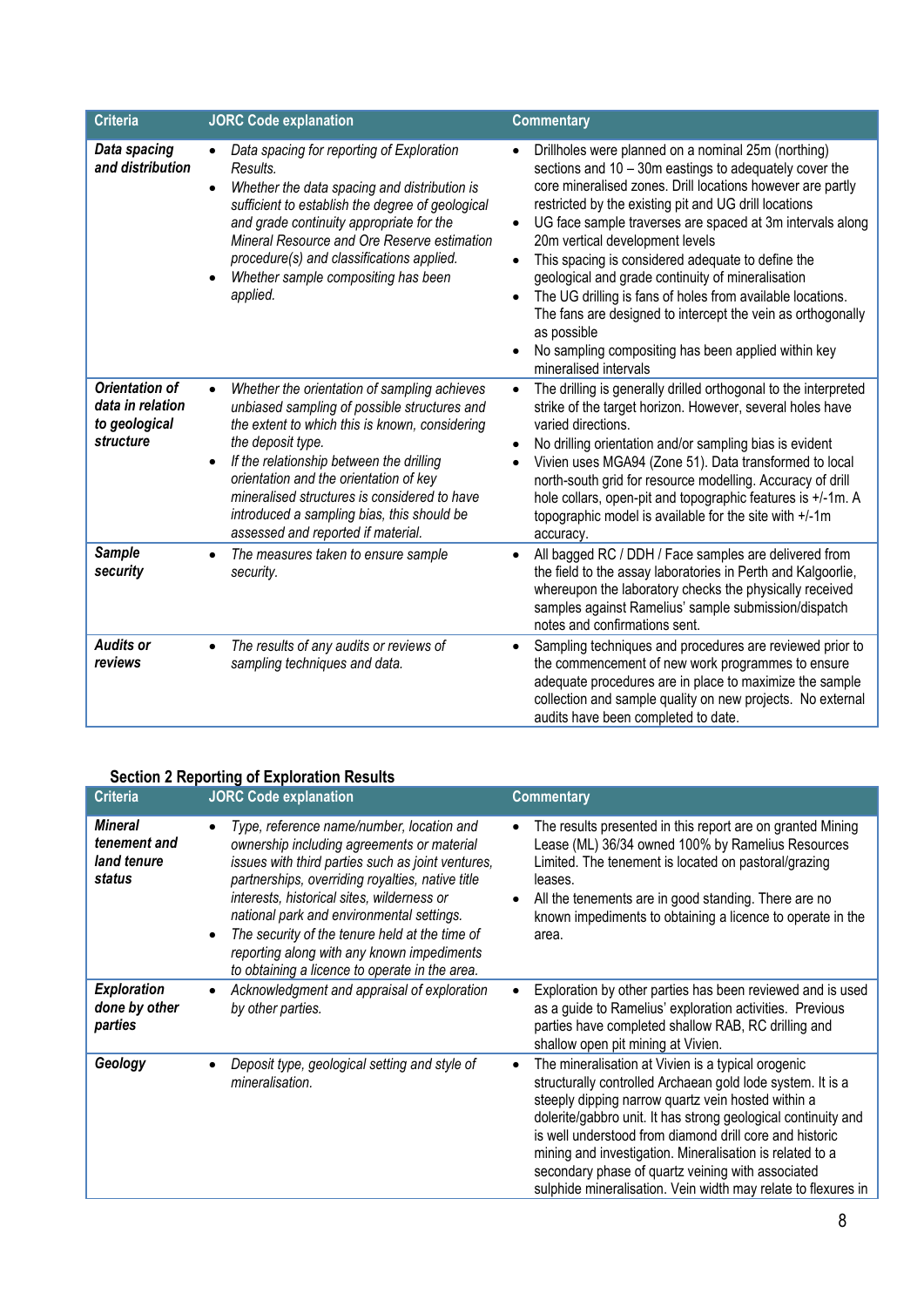| <b>Criteria</b>                                                                 | <b>JORC Code explanation</b>                                                                                                                                                                                                                                                                                                                                                                                                                                                                                                                                                                                                                                                                                                                           | <b>Commentary</b>                                                                                                                                                                                                                                                                                                                                                                                                                                                                                                                                                                                                                                                                                                                                                                                                     |
|---------------------------------------------------------------------------------|--------------------------------------------------------------------------------------------------------------------------------------------------------------------------------------------------------------------------------------------------------------------------------------------------------------------------------------------------------------------------------------------------------------------------------------------------------------------------------------------------------------------------------------------------------------------------------------------------------------------------------------------------------------------------------------------------------------------------------------------------------|-----------------------------------------------------------------------------------------------------------------------------------------------------------------------------------------------------------------------------------------------------------------------------------------------------------------------------------------------------------------------------------------------------------------------------------------------------------------------------------------------------------------------------------------------------------------------------------------------------------------------------------------------------------------------------------------------------------------------------------------------------------------------------------------------------------------------|
|                                                                                 |                                                                                                                                                                                                                                                                                                                                                                                                                                                                                                                                                                                                                                                                                                                                                        | the lode and current interpretation is that several higher-<br>grade shoots plunge shallowly to the NE within the overall<br>lode.<br>The deposit is sub-vertical in geometry, with clear<br>boundaries which define the mineralised domains. Infill<br>drilling has supported and refined the model and the<br>current interpretation is thus considered to be robust.<br>The position and continuity of the Vivien quartz vein has<br>been used as the primary interpretation factor defined by<br>grade data and geological logs. Variography was used to<br>determine the plunge of the high-grade shoots within the<br>vein mineralisation.<br>The main factors affecting continuity are the position,<br>shape and thickness of the main quartz vein.                                                           |
| <b>Drill hole</b><br><b>Information</b>                                         | A summary of all information material to the<br>understanding of the exploration results<br>including a tabulation of the following<br>information for all Material drill holes:<br>easting and northing of the drill hole collar<br>$\circ$<br>elevation or RL (Reduced Level -<br>$\circ$<br>elevation above sea level in metres) of the<br>drill hole collar<br>dip and azimuth of the hole<br>O<br>down hole length and interception depth<br>$\circ$<br>hole length.<br>$\circ$<br>If the exclusion of this information is justified<br>on the basis that the information is not Material<br>and this exclusion does not detract from the<br>understanding of the report, the Competent<br>Person should clearly explain why this is the<br>case. | All the drill holes reported in recent releases have been<br>$\bullet$<br>included the following information.<br>All drillholes reported, including those with no significant<br>results.<br>Easting and northing in MGA94 (Zone 51) coordinates<br>RL is AHD<br>$\bullet$<br>Dip is the inclination of the hole from the horizontal.<br>$\bullet$<br>Azimuth is reported in magnetic degrees as the direction<br>the hole is drilled. MGA94 and magnetic degrees vary by<br>$\approx$ 1° in the project area<br>Down hole length is the distance measured along the drill<br>hole trace. Intersection length is the thickness of an<br>anomalous gold intersection measured along the drill hole<br>trace.<br>Hole length is the measured distance along the drill hole<br>trace.<br>No information is excluded<br>٠ |
| Data<br>aggregation<br>methods                                                  | In reporting Exploration Results, weighting<br>averaging techniques, maximum and/or<br>minimum grade truncations (e.g. cutting of<br>high grades) and cut-off grades are usually<br>Material and should be stated.<br>Where aggregate intercepts incorporate short<br>lengths of high grade results and longer<br>lengths of low grade results, the procedure<br>used for such aggregation should be stated<br>and some typical examples of such<br>aggregations should be shown in detail.<br>The assumptions used for any reporting of<br>$\bullet$<br>metal equivalent values should be clearly<br>stated.                                                                                                                                          | Weighted average techniques are applied to determine the<br>$\bullet$<br>grade of the anomalous interval when geological intervals<br>less than 1m have been sampled.<br>Gold intersections are generally reported for the width of<br>the geologically defined quartz-lode intercept. This often<br>includes sub-grade material within the lode but defined by<br>the geology<br>No metal equivalent reporting is used or required.                                                                                                                                                                                                                                                                                                                                                                                  |
| Relationship<br>between<br>mineralisation<br>widths and<br>intercept<br>lengths | These relationships are particularly important<br>$\bullet$<br>in the reporting of Exploration Results.<br>If the geometry of the mineralisation with<br>$\bullet$<br>respect to the drill hole angle is known, its<br>nature should be reported.<br>If it is not known and only the down hole<br>$\bullet$<br>lengths are reported, there should be a clear<br>statement to this effect (e.g. 'down hole length,<br>true width not known').                                                                                                                                                                                                                                                                                                           | The intersection length is measured down the length of the<br>$\bullet$<br>hole and is not usually the true width<br>True widths are variable given the varied drill angles. For<br>most intercepts, true widths are around 60-80% of reported<br>intervals.                                                                                                                                                                                                                                                                                                                                                                                                                                                                                                                                                          |
| <b>Diagrams</b>                                                                 | Appropriate maps and sections (with scales)<br>$\bullet$<br>and tabulations of intercepts should be<br>included for any significant discovery being<br>reported These should include, but not be                                                                                                                                                                                                                                                                                                                                                                                                                                                                                                                                                       | Representative maps and sections are shown attached in<br>previous releases                                                                                                                                                                                                                                                                                                                                                                                                                                                                                                                                                                                                                                                                                                                                           |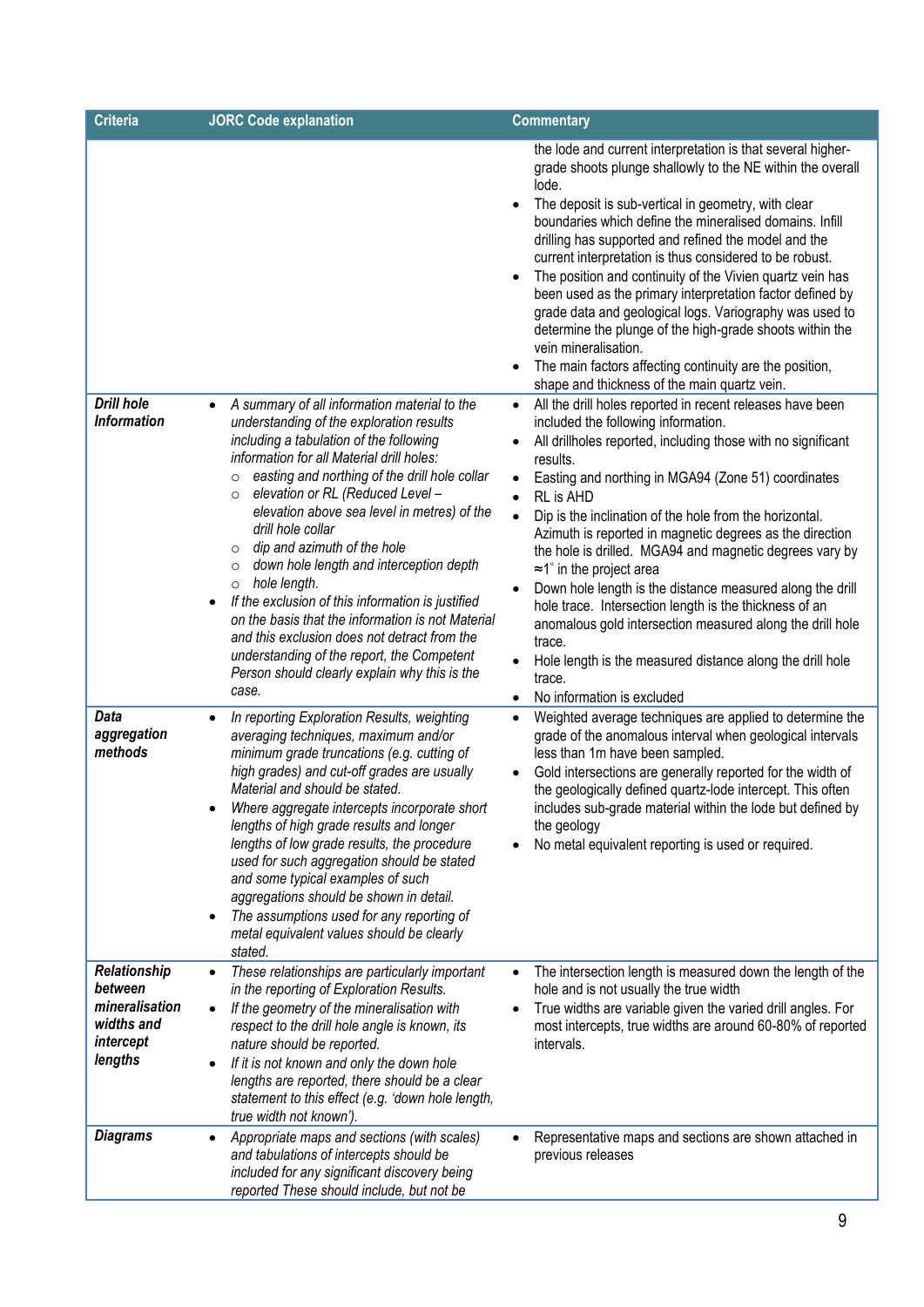| <b>Criteria</b>                                    | <b>JORC Code explanation</b>                                                                                                                                                                                                                                                                                                                                                                                  | <b>Commentary</b>                                                                                                                                                                                                                                                                                          |
|----------------------------------------------------|---------------------------------------------------------------------------------------------------------------------------------------------------------------------------------------------------------------------------------------------------------------------------------------------------------------------------------------------------------------------------------------------------------------|------------------------------------------------------------------------------------------------------------------------------------------------------------------------------------------------------------------------------------------------------------------------------------------------------------|
| <b>Balanced</b>                                    | limited to a plan view of drill hole collar<br>locations and appropriate sectional views.                                                                                                                                                                                                                                                                                                                     |                                                                                                                                                                                                                                                                                                            |
| reporting                                          | Where comprehensive reporting of all<br>Exploration Results is not practicable,<br>representative reporting of both low and high<br>grades and/or widths should be practiced to<br>avoid misleading reporting of Exploration<br>Results.                                                                                                                                                                      | All drillhole intercepts completed by RMS were reported in<br>$\bullet$<br>previous ASX releases                                                                                                                                                                                                           |
| <b>Other</b><br>substantive<br>exploration<br>data | Other exploration data, if meaningful and<br>material, should be reported including (but not<br>limited to): geological observations;<br>geophysical survey results; geochemical<br>survey results; bulk samples - size and<br>method of treatment; metallurgical test results;<br>bulk density, groundwater, geotechnical and<br>rock characteristics; potential deleterious or<br>contaminating substances. | No other exploration data that has been collected is<br>$\bullet$<br>considered meaningful and material to this report                                                                                                                                                                                     |
| <b>Further work</b>                                | The nature and scale of planned further work<br>(e.g. tests for lateral extensions or depth<br>extensions or large-scale step-out drilling).<br>Diagrams clearly highlighting the areas of<br>possible extensions, including the main<br>geological interpretations and future drilling<br>areas, provided this information is not<br>commercially sensitive.                                                 | Future exploration includes further UG drilling below and<br>$\bullet$<br>along strike of the reported intersections at Vivien to better<br>define the extent of the mineralisation discovered to date.<br>Ongoing face samples will be collected as development of<br>$\bullet$<br>ore drives progresses. |

### **Section 3 Estimation and Reporting of Mineral Resources**

| <b>Criteria</b>              | <b>JORC Code explanation</b>                                                                                                                                                                                                                                                                                                                                                                                         | <b>Commentary</b>                                                                                                                                                                                                                                                                                                                                                                                                                                   |
|------------------------------|----------------------------------------------------------------------------------------------------------------------------------------------------------------------------------------------------------------------------------------------------------------------------------------------------------------------------------------------------------------------------------------------------------------------|-----------------------------------------------------------------------------------------------------------------------------------------------------------------------------------------------------------------------------------------------------------------------------------------------------------------------------------------------------------------------------------------------------------------------------------------------------|
| Database<br>integrity        | Measures taken to ensure that data has not<br>been corrupted by, for example, transcription<br>or keying errors, between its initial collection<br>and its use for Mineral Resource estimation<br>purposes.<br>Data validation procedures used.<br>$\bullet$                                                                                                                                                         | Vivien employs a local Access Database system. Several<br>validation checks occur upon data upload to the database.<br>Older data appears to have used similar methods but<br>cannot be fully validated.<br>The Senior Mine Geologist validates all data.                                                                                                                                                                                           |
| <b>Site visits</b>           | Comment on any site visits undertaken by the<br>$\bullet$<br>Competent Person and the outcome of those<br>visits.<br>If no site visits have been undertaken indicate<br>why this is the case.                                                                                                                                                                                                                        | The Competent Person is a full-time employee of<br>$\bullet$<br>Ramelius Resources and has made frequent site visits to<br>Vivien.                                                                                                                                                                                                                                                                                                                  |
| Geological<br>interpretation | Confidence in (or conversely, the uncertainty<br>of) the geological interpretation of the mineral<br>deposit.<br>Nature of the data used and of any<br>assumptions made.<br>The effect, if any, of alternative interpretations<br>on Mineral Resource estimation.<br>The use of geology in guiding and controlling<br>Mineral Resource estimation.<br>The factors affecting continuity both of grade<br>and geology. | Confidence in the geological interpretation is high and has<br>$\bullet$<br>been confirmed by detailed mapping and exposure in via<br>underground mining<br>Data used includes drilling assays & logging from broader<br>spaced exploration/resource drilling and high density UG<br>face sampling<br>No alternate interpretation required<br>Geology forms a significant component in the Mineral<br>$\bullet$<br>Resource modelling & estimation. |
| <b>Dimensions</b>            | The extent and variability of the Mineral<br>$\bullet$<br>Resource expressed as length (along strike or<br>otherwise), plan width, and depth below<br>surface to the upper and lower limits of the<br>Mineral Resource.                                                                                                                                                                                              | Narrow vein/lode style. Strike NNE (026°), dip at 70-80°<br>to ESE. Average lode width approximately 2.5 m, mostly<br>ranging between 1- 6m. Established strike length of<br>600m and down-dip extent of 400m.                                                                                                                                                                                                                                      |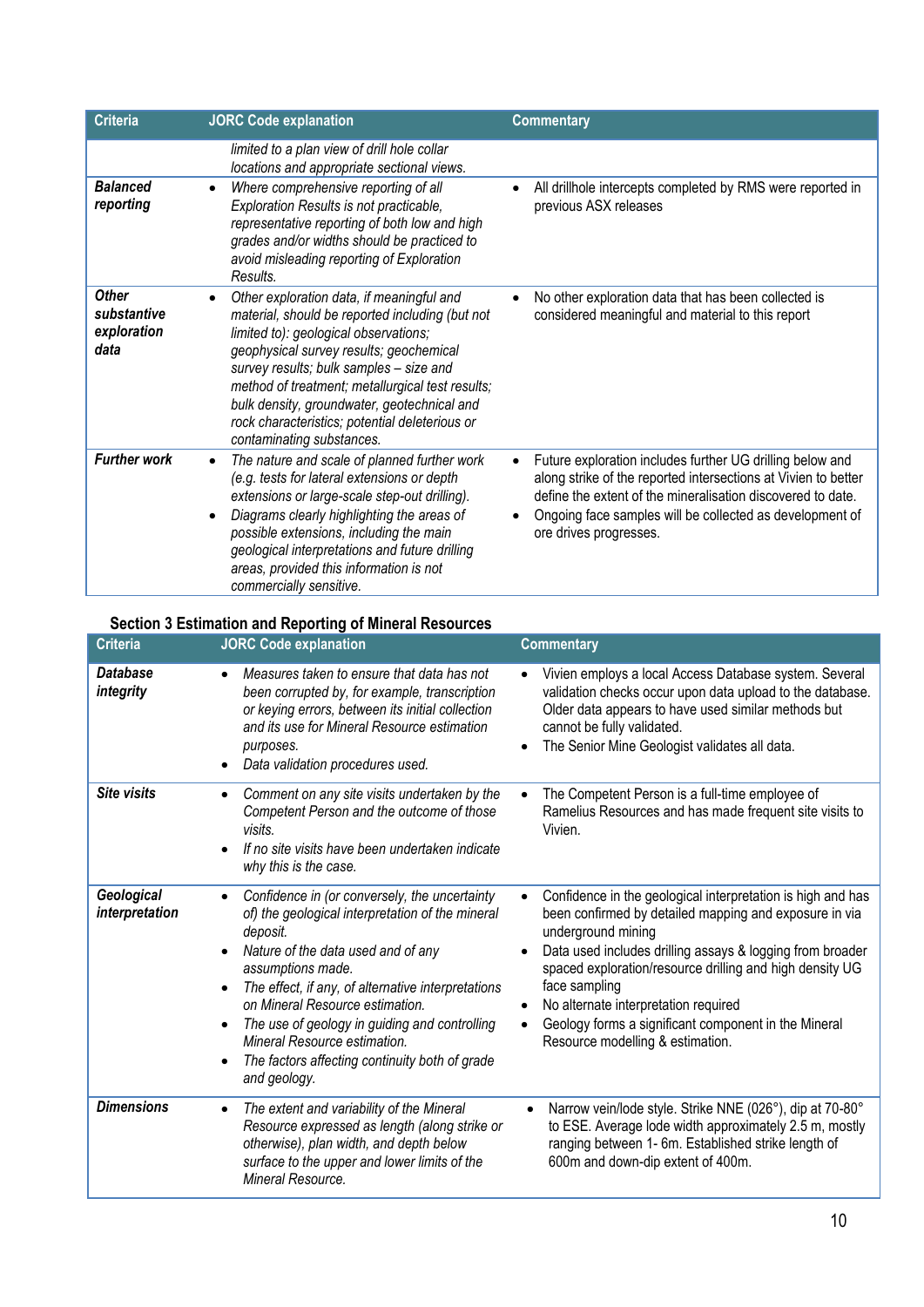| <b>Estimation and</b><br>modelling<br>techniques  | The nature and appropriateness of the<br>estimation technique(s) applied and key<br>assumptions, including treatment of extreme<br>grade values, domaining, interpolation<br>parameters and maximum distance of<br>extrapolation from data points. If a computer<br>assisted estimation method was chosen<br>include a description of computer software<br>and parameters used.<br>The availability of check estimates, previous<br>estimates and/or mine production records and<br>whether the Mineral Resource estimate takes<br>appropriate account of such data.<br>The assumptions made regarding recovery of<br>by-products.<br>Estimation of deleterious elements or other<br>non-grade variables of economic significance<br>(e.g. sulphur for acid mine drainage<br>characterisation).<br>In the case of block model interpolation, the<br>block size in relation to the average sample<br>spacing and the search employed.<br>Any assumptions behind modelling of<br>selective mining units.<br>Any assumptions about correlation between<br>variables.<br>Description of how the geological<br>interpretation was used to control the<br>resource estimates.<br>Discussion of basis for using or not using<br>grade cutting or capping.<br>The process of validation, the checking<br>$\bullet$<br>process used, the comparison of model data<br>to drill hole data, and use of reconciliation<br>data if available. | The geological interpretation of the lode equates to the<br>estimation domain. A comparison of the resource model<br>wireframes to the block model volume is completed as<br>part of the validation process.<br>Grade within the domain is estimated by geological<br>software using Inverse Distance Squared and Ordinary<br>Kriging methods within hard bounded domains. Final<br>grade is the topcut OK estimate. The ID <sup>2</sup> estimate is used<br>to validate the OK grade.<br>Only gold is estimated<br>$\bullet$<br>No deleterious elements present<br>Parent cell of 6.25mN x 5mE x 5mRL with sub-cells to<br>minimum of 3.125mN x 1mE x 1mRL ratio. Parent cell<br>estimation only. The sub-cell size is small to allow for<br>narrow sections of the lode to be defined.<br>Domains are geostatistically analysed and assigned<br>appropriate search directions, top-cuts and estimation<br>parameters. The search is aligned with the observed<br>geological strike and dip of the lode. The variography<br>study helps determine plunge within the lode.<br>Samples were composited within ore domains to 1m<br>lengths.<br>Top cuts were applied to domains after review of grade<br>population characteristics. A cut of between 50 and 70g/t<br>were applied depending on location. No significant bias is<br>observed between the face samples and the drill samples.<br>Validation includes visual comparison against drillhole<br>grades; swath plots of northing and elevation<br>comparisons; and comparative statistics of composites<br>against block model grades. |
|---------------------------------------------------|---------------------------------------------------------------------------------------------------------------------------------------------------------------------------------------------------------------------------------------------------------------------------------------------------------------------------------------------------------------------------------------------------------------------------------------------------------------------------------------------------------------------------------------------------------------------------------------------------------------------------------------------------------------------------------------------------------------------------------------------------------------------------------------------------------------------------------------------------------------------------------------------------------------------------------------------------------------------------------------------------------------------------------------------------------------------------------------------------------------------------------------------------------------------------------------------------------------------------------------------------------------------------------------------------------------------------------------------------------------------------------------------------------------------------------|-------------------------------------------------------------------------------------------------------------------------------------------------------------------------------------------------------------------------------------------------------------------------------------------------------------------------------------------------------------------------------------------------------------------------------------------------------------------------------------------------------------------------------------------------------------------------------------------------------------------------------------------------------------------------------------------------------------------------------------------------------------------------------------------------------------------------------------------------------------------------------------------------------------------------------------------------------------------------------------------------------------------------------------------------------------------------------------------------------------------------------------------------------------------------------------------------------------------------------------------------------------------------------------------------------------------------------------------------------------------------------------------------------------------------------------------------------------------------------------------------------------------------------------------------------------------------------------------------|
| <b>Moisture</b>                                   | Whether the tonnages are estimated on a dry<br>$\bullet$<br>basis or with natural moisture, and the<br>method of determination of the moisture<br>content.                                                                                                                                                                                                                                                                                                                                                                                                                                                                                                                                                                                                                                                                                                                                                                                                                                                                                                                                                                                                                                                                                                                                                                                                                                                                      | Tonnages are estimated on a dry basis<br>٠                                                                                                                                                                                                                                                                                                                                                                                                                                                                                                                                                                                                                                                                                                                                                                                                                                                                                                                                                                                                                                                                                                                                                                                                                                                                                                                                                                                                                                                                                                                                                      |
| Cut-off<br>parameters                             | The basis of the adopted cut-off grade(s) or<br>quality parameters applied.                                                                                                                                                                                                                                                                                                                                                                                                                                                                                                                                                                                                                                                                                                                                                                                                                                                                                                                                                                                                                                                                                                                                                                                                                                                                                                                                                     | All lode material within 10 gram.metre long sectional<br>$\bullet$<br>category/grade area is reported including minor internal<br>low-grade zones.                                                                                                                                                                                                                                                                                                                                                                                                                                                                                                                                                                                                                                                                                                                                                                                                                                                                                                                                                                                                                                                                                                                                                                                                                                                                                                                                                                                                                                              |
| <b>Mining factors or</b><br>assumptions           | Assumptions made regarding possible mining<br>methods, minimum mining dimensions and<br>internal (or, if applicable, external) mining<br>dilution. It is always necessary as part of the<br>process of determining reasonable prospects<br>for eventual economic extraction to consider<br>potential mining methods, but the<br>assumptions made regarding mining methods<br>and parameters when estimating Mineral<br>Resources may not always be rigorous.<br>Where this is the case, this should be<br>reported with an explanation of the basis of<br>the mining assumptions made.                                                                                                                                                                                                                                                                                                                                                                                                                                                                                                                                                                                                                                                                                                                                                                                                                                          | Resources are reported on the assumption of mining by<br>$\bullet$<br>conventional underground mining methods. Block size<br>and estimation methodology were selected to generate a<br>model appropriate for current underground sub-level open<br>stope mining practices at Vivien. Productivity and<br>economics are dependent on a minimum mining width of<br>around 1.8m (stope) and 4.5m (development).                                                                                                                                                                                                                                                                                                                                                                                                                                                                                                                                                                                                                                                                                                                                                                                                                                                                                                                                                                                                                                                                                                                                                                                    |
| <b>Metallurgical</b><br>factors or<br>assumptions | The basis for assumptions or predictions<br>regarding metallurgical amenability. It is<br>always necessary as part of the process of                                                                                                                                                                                                                                                                                                                                                                                                                                                                                                                                                                                                                                                                                                                                                                                                                                                                                                                                                                                                                                                                                                                                                                                                                                                                                            | A number of metallurgical tests have been previously<br>carried out and show the deposit is free milling, has high<br>gravity recovery (+50%) and high overall recovery (95%).                                                                                                                                                                                                                                                                                                                                                                                                                                                                                                                                                                                                                                                                                                                                                                                                                                                                                                                                                                                                                                                                                                                                                                                                                                                                                                                                                                                                                  |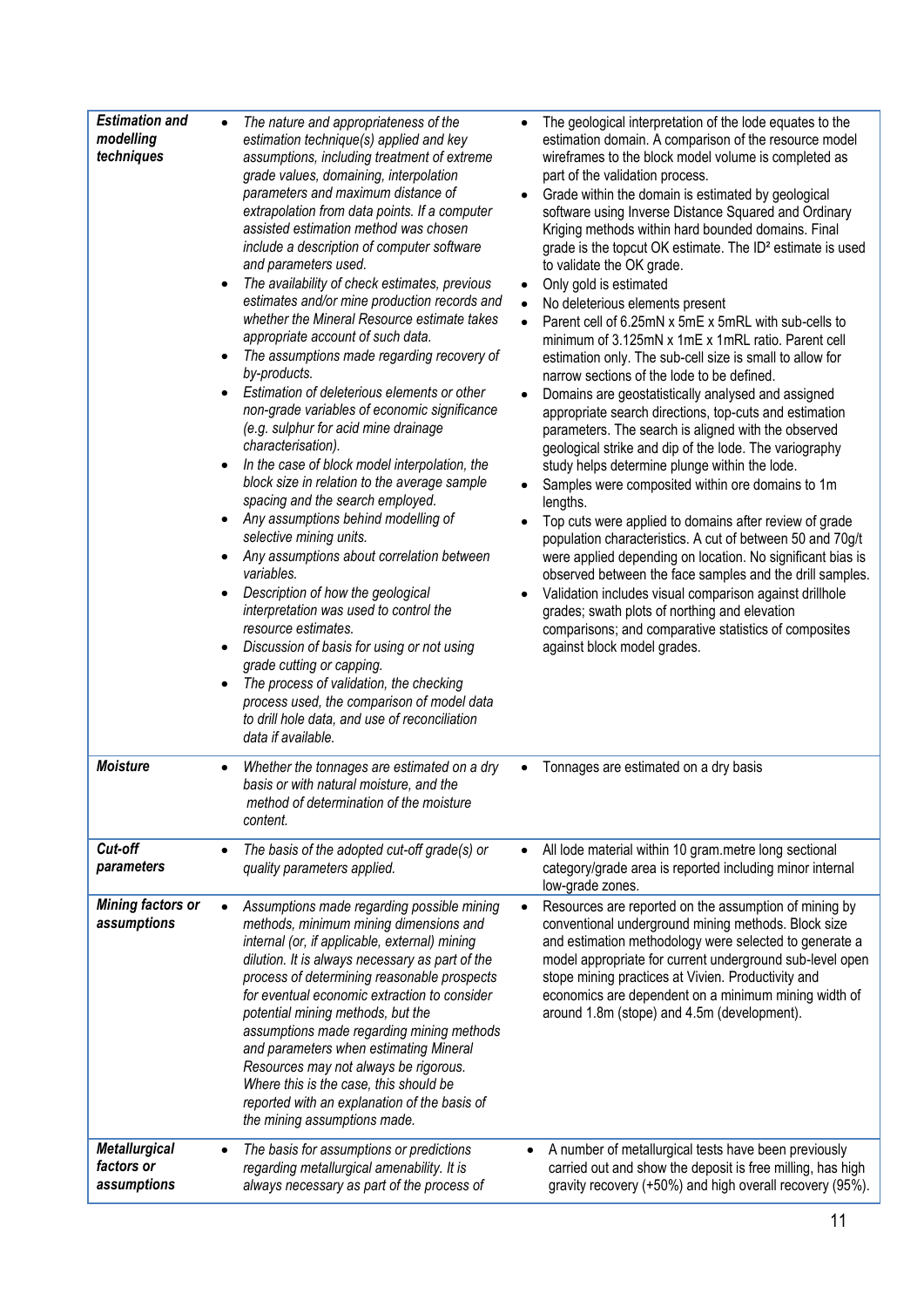|                                                          | determining reasonable prospects for<br>eventual economic extraction to consider<br>potential metallurgical methods, but the<br>assumptions regarding metallurgical treatment<br>processes and parameters made when<br>reporting Mineral Resources may not always<br>be rigorous. Where this is the case, this<br>should be reported with an explanation of the<br>basis of the metallurgical assumptions made.                                                                                                                                                                                                                                                                                                           | Attributed mill recovery to date is 96.9%                                                                                                                                                                                                                                                                                                                                                                                                                                                                                                                                             |
|----------------------------------------------------------|---------------------------------------------------------------------------------------------------------------------------------------------------------------------------------------------------------------------------------------------------------------------------------------------------------------------------------------------------------------------------------------------------------------------------------------------------------------------------------------------------------------------------------------------------------------------------------------------------------------------------------------------------------------------------------------------------------------------------|---------------------------------------------------------------------------------------------------------------------------------------------------------------------------------------------------------------------------------------------------------------------------------------------------------------------------------------------------------------------------------------------------------------------------------------------------------------------------------------------------------------------------------------------------------------------------------------|
| <b>Environmental</b><br>factors or<br>assumptions        | Assumptions made regarding possible waste<br>and process residue disposal options. It is<br>always necessary as part of the process of<br>determining reasonable prospects for<br>eventual economic extraction to consider the<br>potential environmental impacts of the mining<br>and processing operation. While at this stage<br>the determination of potential environmental<br>impacts, particularly for a greenfields project,<br>may not always be well advanced, the status<br>of early consideration of these potential<br>environmental impacts should be reported.<br>Where these aspects have not been<br>considered this should be reported with an<br>explanation of the environmental assumptions<br>made. | All Mining Approvals and permitting are in place.<br>Dewatering will be by pipeline to Gold Fields Agnew mill,<br>8km away.                                                                                                                                                                                                                                                                                                                                                                                                                                                           |
| <b>Bulk density</b>                                      | Whether assumed or determined. If assumed,<br>the basis for the assumptions. If determined,<br>the method used, whether wet or dry, the<br>frequency of the measurements, the nature,<br>size and representativeness of the samples.<br>The bulk density for bulk material must have<br>$\bullet$<br>been measured by methods that adequately<br>account for void spaces (vugs, porosity, etc.),<br>moisture and differences between rock and<br>alteration zones within the deposit.<br>Discuss assumptions for bulk density<br>estimates used in the evaluation process of<br>the different materials.                                                                                                                  | Gold Fields undertook numerous air/water density<br>$\bullet$<br>measurements from core samples. Density assignment<br>for the 2007 resource by Gold Fields included a variable<br>ore density based on grade, with density ranging from<br>2.61 to 2.91. This reflects the relationship between higher<br>grade samples containing more sulphides therefore a<br>greater specific gravity.<br>In the most recent model densities of 2.80 to 3.20 were<br>assigned based on grade ranges to reflect higher sulphide<br>contents and tonnage reconciliations seen in recent<br>mining. |
| <b>Classification</b>                                    | The basis for the classification of the Mineral<br>$\bullet$<br>Resources into varying confidence categories.<br>Whether appropriate account has been taken<br>$\bullet$<br>of all relevant factors (ie relative confidence in<br>tonnage/grade estimations, reliability of input<br>data, confidence in continuity of geology and<br>metal values, quality, quantity and distribution<br>of the data).<br>Whether the result appropriately reflects the<br>Competent Person's view of the deposit.                                                                                                                                                                                                                       | The resource has been classified as Indicated or Inferred<br>category's based on geological continuity, drillhole<br>spacing, search pass and kriging variance. The resource<br>is classified as Measured within the recently mined and<br>face sampled areas.<br>The resource classification accounts for all relevant<br>factors<br>The classification reflects the Competent Person's view                                                                                                                                                                                         |
| <b>Audits or reviews</b>                                 | The results of any audits or reviews of Mineral<br>Resource estimates.                                                                                                                                                                                                                                                                                                                                                                                                                                                                                                                                                                                                                                                    | The Ramelius 2014 Vivien Resource was reviewed by<br>$\bullet$<br>Optiro Pty Ltd. No fatal flaws were identified in the<br>technical review of the data quality, interpretation<br>approach and estimation /classification process of the<br>Resource estimate.<br>The latest models were not audited.<br>$\bullet$                                                                                                                                                                                                                                                                   |
| <b>Discussion of</b><br>relative accuracy/<br>confidence | Where appropriate a statement of the relative<br>$\bullet$<br>accuracy and confidence level in the Mineral<br>Resource estimate using an approach or<br>procedure deemed appropriate by the                                                                                                                                                                                                                                                                                                                                                                                                                                                                                                                               | The accuracy and confidence in the Resource is very high<br>$\bullet$<br>given the deposit style, quality of drilling and sampling,<br>both historic and new and recent mining experience and<br>reconciliations.                                                                                                                                                                                                                                                                                                                                                                     |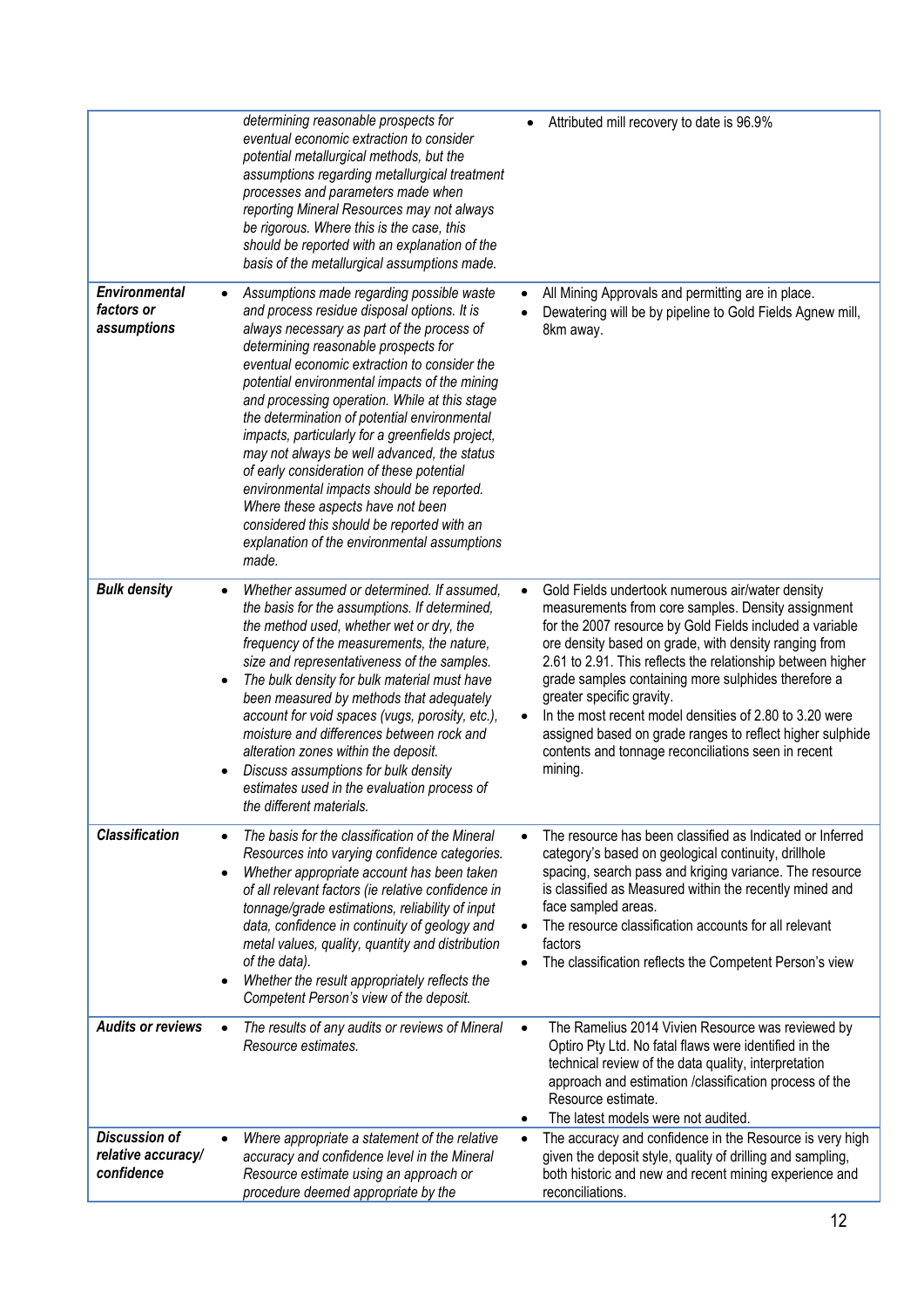| Competent Person. For example, the<br>application of statistical or geostatistical<br>procedures to quantify the relative accuracy of<br>the resource within stated confidence limits.<br>or, if such an approach is not deemed<br>appropriate, a qualitative discussion of the<br>factors that could affect the relative accuracy<br>and confidence of the estimate.<br>The statement should specify whether it<br>relates to global or local estimates, and, if<br>local, state the relevant tonnages, which<br>should be relevant to technical and economic<br>evaluation. Documentation should include<br>assumptions made and the procedures used.<br>These statements of relative accuracy and<br>confidence of the estimate should be<br>compared with production data, where<br>available. | Comparison of recent mining data shows a good<br>reconciliation with the Resource model. |
|----------------------------------------------------------------------------------------------------------------------------------------------------------------------------------------------------------------------------------------------------------------------------------------------------------------------------------------------------------------------------------------------------------------------------------------------------------------------------------------------------------------------------------------------------------------------------------------------------------------------------------------------------------------------------------------------------------------------------------------------------------------------------------------------------|------------------------------------------------------------------------------------------|

### **Section 4 Estimation and Reporting of Ore Reserves**

| <b>Criteria</b>                                                          | OCCION 4 LSUINGUON AND REPORTING OF ORE RESERVES<br><b>JORC</b> Code explanation                                                                                                                                                                                                                                                                                                                                                                                                                                                                                                  | <b>Commentary</b>                                                                                                                                                                                                                                                                                                                                                                                                        |
|--------------------------------------------------------------------------|-----------------------------------------------------------------------------------------------------------------------------------------------------------------------------------------------------------------------------------------------------------------------------------------------------------------------------------------------------------------------------------------------------------------------------------------------------------------------------------------------------------------------------------------------------------------------------------|--------------------------------------------------------------------------------------------------------------------------------------------------------------------------------------------------------------------------------------------------------------------------------------------------------------------------------------------------------------------------------------------------------------------------|
| <b>Mineral Resource</b><br>estimate for<br>conversion to Ore<br>Reserves | Description of the Mineral Resource<br>$\bullet$<br>estimate used as a basis for the<br>conversion to an Ore Reserve.<br>Clear statement as to whether the<br>Mineral Resources are reported<br>additional to, or inclusive of, the Ore<br>Reserves.                                                                                                                                                                                                                                                                                                                              | The Ramelius resource models were used to for Ore<br>$\bullet$<br>Reserve generation. The model is a conventional<br>geologically derived, narrow lode, block model, using<br>composited, top-cut drill data, anisotropic ordinary kriging<br>estimation. Economic resource is outlined by a broad<br>long sectional 10 gram.metre envelope.<br>Mineral Resources are reported inclusive of Ore<br>$\bullet$<br>Reserves |
| <b>Site visits</b>                                                       | Comment on any site visits undertaken<br>$\bullet$<br>by the Competent Person and the<br>outcome of those visits.<br>If no site visits have been undertaken<br>indicate why this is the case.                                                                                                                                                                                                                                                                                                                                                                                     | The Competent Person is a full time employee of<br>$\bullet$<br>Ramelius Resources Ltd and has made multiple site<br>visits to Vivien                                                                                                                                                                                                                                                                                    |
| <b>Study Status</b>                                                      | The type and level of study undertaken to<br>$\bullet$<br>enable Mineral Resources to be converted to<br>Ore Reserves<br>The Code requires that a study to at least<br>Pre-Feasibility Study level has been<br>undertaken to convert Mineral Resources to<br>Ore Reserves. Such studies will have been<br>carried out and will have determined a mine<br>plan that is technically achievable and<br>economically viable, and that material<br>Modifying Factors have been considered.<br>The effect, if any, of alternative<br>interpretations on Mineral Resource<br>estimation. | Operating mine with considerable reconciled production<br>$\bullet$<br>to date.<br>Above the 140mRL the reserve is taken from the mine<br>plan budget<br>Below the 140mRL the reserve is calculated with all<br>$\bullet$<br>material aspects were considered, including resource<br>estimation, mine design, costs, ground water,<br>geotechnical and scheduling.                                                       |
| <b>Cut-off parameters</b>                                                | The basis of the cut-off grade(s) or quality<br>$\bullet$<br>parameters applied.                                                                                                                                                                                                                                                                                                                                                                                                                                                                                                  | A marginal stoping cut-off grade of 3.4 g/t was calculated.<br>$\bullet$<br>The cut-off grade was used to optimise economic areas<br>within the orebody resource.                                                                                                                                                                                                                                                        |
| Mining factors or<br>assumptions                                         | The method and assumptions used as<br>$\bullet$<br>reported in the Pre-Feasibility or Feasibility<br>Study to convert the Mineral Resource to an<br>Ore Reserve (i.e. either by application of                                                                                                                                                                                                                                                                                                                                                                                    | All ore mining will be carried out by underground<br>$\bullet$<br>methods. A 5.5mW x 5.5mH decline is being excavated<br>with associated ore access development and other<br>required capital development (ventilation, dewatering &                                                                                                                                                                                     |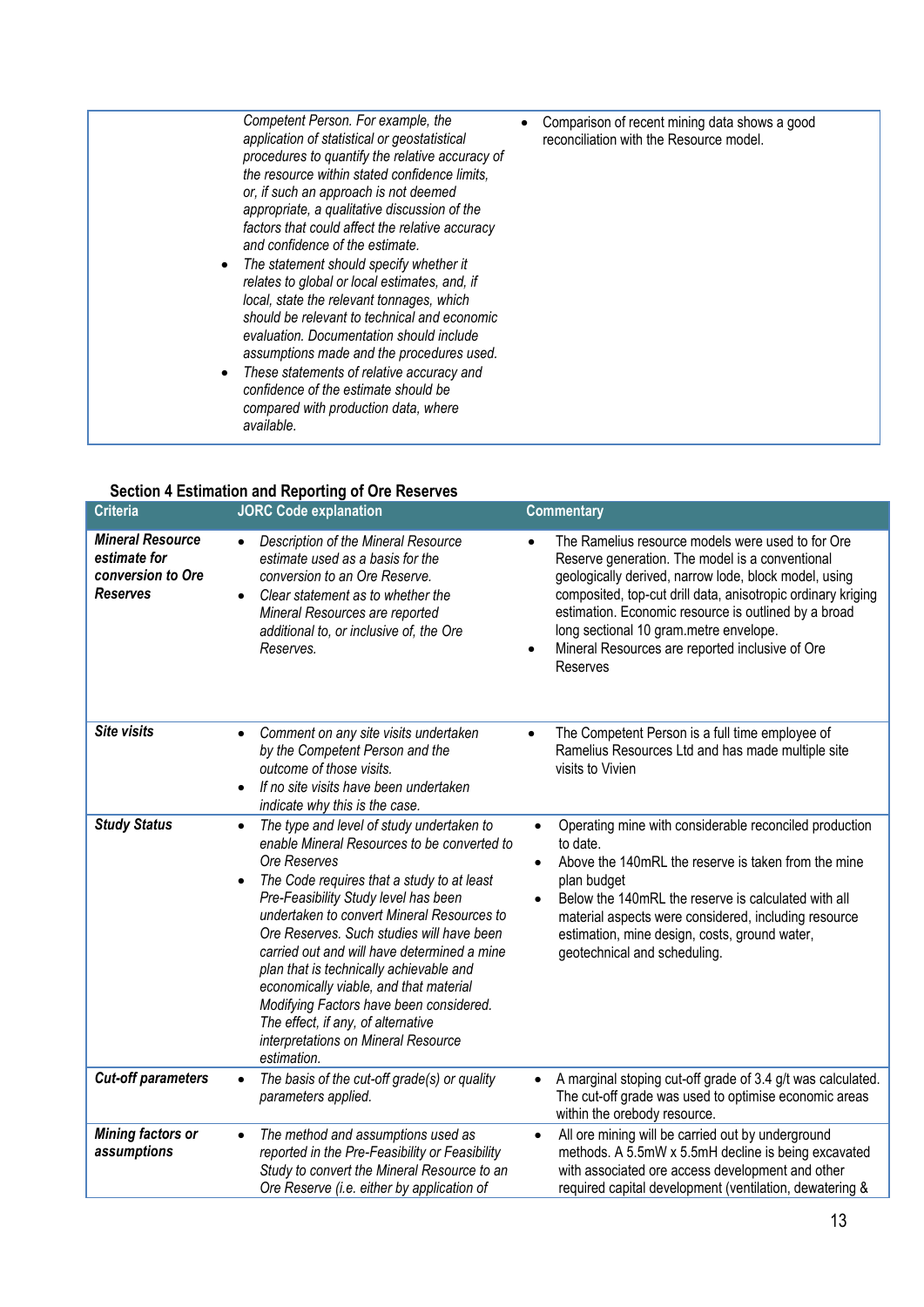|                                                | appropriate factors by optimisation or by<br>preliminary or detailed design).<br>The choice, nature and appropriateness of<br>the selected mining method(s) and other<br>mining parameters including associated<br>design issues such as pre-strip, access, etc.<br>The assumptions made regarding<br>$\bullet$<br>geotechnical parameters (eg pit slopes, stope<br>sizes, etc), grade control and pre-production<br>drilling.<br>The major assumptions made and Mineral<br>Resource model used for pit and stope<br>optimisation (if appropriate).<br>The mining dilution factors used.<br>$\bullet$<br>The mining recovery factors used.<br>Any minimum mining widths used.<br>The manner in which Inferred Mineral<br>Resources are utilised in mining studies and<br>the sensitivity of the outcome to their<br>inclusion.<br>The infrastructure requirements of the<br>selected mining methods. | escapeway development).<br>Ore drives are excavated at a nominal 4mW x 4.5mH at<br>20m vertical spacing.<br>Current Stoping is a bottom up retreat method with small<br>dilution control island pillars and larger CRF sill & rib<br>pillars left (with rock backfill).<br>Remote bogging will be used for 90% of stope ore<br>٠<br>production.<br>Minimum stope width of 1.8m was assumed. Dilution of<br>$\bullet$<br>30% applied to new depth extension area. Mining<br>recoveries of 98% used for areas that utilise CRF pillars.<br>The mining method is appropriate for a narrow sub-<br>vertical lode orebody. |
|------------------------------------------------|------------------------------------------------------------------------------------------------------------------------------------------------------------------------------------------------------------------------------------------------------------------------------------------------------------------------------------------------------------------------------------------------------------------------------------------------------------------------------------------------------------------------------------------------------------------------------------------------------------------------------------------------------------------------------------------------------------------------------------------------------------------------------------------------------------------------------------------------------------------------------------------------------|-----------------------------------------------------------------------------------------------------------------------------------------------------------------------------------------------------------------------------------------------------------------------------------------------------------------------------------------------------------------------------------------------------------------------------------------------------------------------------------------------------------------------------------------------------------------------------------------------------------------------|
| <b>Metallurgical factors</b><br>or assumptions | The metallurgical process proposed and the<br>$\bullet$<br>appropriateness of that process to the style of<br>mineralisation<br>Whether the metallurgical process is well-<br>٠<br>tested technology or novel in nature.<br>The nature, amount and representativeness<br>of metallurgical test work undertaken, the<br>nature of the metallurgical domaining applied<br>and the corresponding metallurgical recovery<br>factors applied.<br>Any assumptions or allowances made for<br>$\bullet$<br>deleterious elements.<br>The existence of any bulk sample or pilot<br>٠<br>scale test work and the degree to which such<br>samples are considered representative of the<br>orebody as a whole.<br>For minerals that are defined by a<br>specification, has the ore reserve estimation<br>been based on the appropriate mineralogy to<br>meet the specifications?                                  | Processing by conventional CIL/CIP gold milling at Mt<br>$\bullet$<br><b>Magnet Checkers Mill</b><br>Metallurgical testwork has been previously carried out<br>$\bullet$<br>including gravity recovery, leach recovery, bond work<br>index and concentrate mineralogy studies. Samples were<br>collected as composited diamond half core ore zones<br>and were representative.<br>The deposit is free milling, has high gravity recovery<br>(+50%) and high overall recovery (+95%).                                                                                                                                  |
| <b>Environmental</b>                           | The status of studies of potential<br>$\bullet$<br>environmental impacts of the mining and<br>processing operation. Details of waste rock<br>characterisation and the consideration of<br>potential sites, status of design options<br>considered and, where applicable, the status<br>of approvals for process residue storage and<br>waste dumps should be reported.                                                                                                                                                                                                                                                                                                                                                                                                                                                                                                                               | Environmental studies completed previously and all<br>approvals in place<br>No significant PAF waste material occurs for the deposit.<br>Waste has been placed in the existing Vivien pit and<br>used as backfill for UG stope voids.                                                                                                                                                                                                                                                                                                                                                                                 |
| <b>Infrastructure</b>                          | The existence of appropriate infrastructure:<br>$\bullet$<br>availability of land for plant development,<br>power, water, transportation (particularly for<br>bulk commodities), labour, accommodation;<br>or the ease with which the infrastructure can<br>be provided or accessed.                                                                                                                                                                                                                                                                                                                                                                                                                                                                                                                                                                                                                 | Infrastructure requirements comprising of offices,<br>$\bullet$<br>workshop, generators, underground fan, dewatering<br>pumps, pipeline and UG magazine are complete.<br>Additional high voltage reticulation and pumping<br>infrastructure located underground has been<br>incorporated into the assessment.<br>Excess water is delivered to the Agnew Gold Mine<br>processing storage system.                                                                                                                                                                                                                       |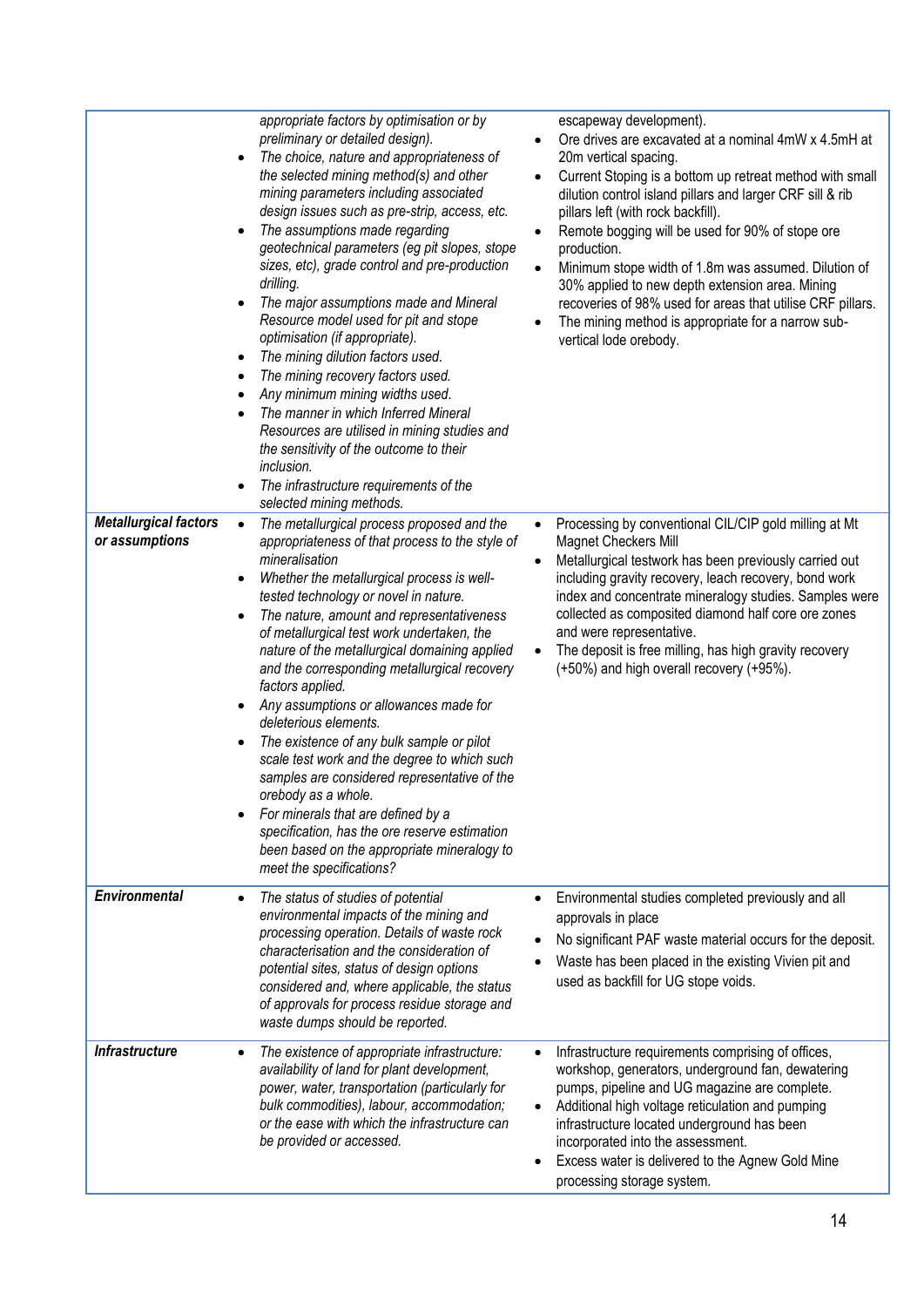|                          |                                                                                                                                                                                                                                                                                                                                                                                                                                                                                                                                                                                                                                                                        | Milling and accommodation facilities utilise existing Mt<br>Magnet and Leinster based infrastructure.                                                                                                                                                                                                                                                                                                                                                            |
|--------------------------|------------------------------------------------------------------------------------------------------------------------------------------------------------------------------------------------------------------------------------------------------------------------------------------------------------------------------------------------------------------------------------------------------------------------------------------------------------------------------------------------------------------------------------------------------------------------------------------------------------------------------------------------------------------------|------------------------------------------------------------------------------------------------------------------------------------------------------------------------------------------------------------------------------------------------------------------------------------------------------------------------------------------------------------------------------------------------------------------------------------------------------------------|
| Costs                    | The derivation of, or assumptions made,<br>$\bullet$<br>regarding projected capital costs in the study.<br>The methodology used to estimate operating<br>costs.<br>Allowances made for the content of<br>deleterious elements.<br>The derivation of assumptions made of metal<br>or commodity price(s), for the principal<br>minerals and co- products.<br>The source of exchange rates used in the<br>study.<br>Derivation of transportation charges.<br>The basis for forecasting or source of<br>treatment and refining charges, penalties for<br>failure to meet specification, etc.<br>The allowances made for royalties payable,<br>both Government and private. | Capital & Operating Costs have been derived from actual<br>unit rate costs were possible, including mining, haulage,<br>milling, administration and capital costs.<br>Rates have been applied within an extensive mine design<br>scheduling/costing/production spreadsheet.<br>Mt Magnet treatment costs based on known current<br>milling costs.<br>Applicable royalties are included.<br>No deleterious elements present<br>Cost models use Australian dollars |
| <b>Revenue Factors</b>   | The derivation of, or assumptions made<br>regarding revenue factors including head<br>grade, metal or commodity price(s) exchange<br>rates, transportation and treatment charges,<br>penalties, net smelter returns, etc.<br>The derivation of assumptions made of metal<br>or commodity price(s), for the principal<br>metals, minerals and co-products.                                                                                                                                                                                                                                                                                                              | Gold price of \$2000/oz used                                                                                                                                                                                                                                                                                                                                                                                                                                     |
| <b>Market Assessment</b> | The demand, supply and stock situation for<br>the particular commodity, consumption trends<br>and factors likely to affect supply and<br>demand into the future.<br>A customer and competitor analysis along<br>with the identification of likely market<br>windows for the product.<br>Price and volume forecasts and the basis for<br>these forecasts.<br>For industrial minerals the customer<br>specification, testing and acceptance<br>requirements prior to a supply contract.                                                                                                                                                                                  | Doré is sold direct to the Perth Mint at spot price<br>$\bullet$<br>Market window unlikely to change<br>Price is likely to go up, down or remain same<br>Not industrial mineral                                                                                                                                                                                                                                                                                  |
| <b>Economic</b>          | The inputs to the economic analysis to<br>$\bullet$<br>produce the net present value (NPV) in the<br>study, the source and confidence of these<br>economic inputs including estimated inflation,<br>discount rate, etc.<br>NPV ranges and sensitivity to variations in<br>the significant assumptions and inputs.                                                                                                                                                                                                                                                                                                                                                      | Discounted cash flows were carried out to determine<br>relative NPV's, using a 5% annual discount rate.                                                                                                                                                                                                                                                                                                                                                          |
| <b>Social</b>            | The status of agreements with key<br>stakeholders and matters leading to social<br>licence to operate.                                                                                                                                                                                                                                                                                                                                                                                                                                                                                                                                                                 | Agreements are in place with stakeholders                                                                                                                                                                                                                                                                                                                                                                                                                        |
| <b>Other</b>             | To the extent relevant, the impact of the<br>$\bullet$<br>following on the project and/or on the<br>estimation and classification of the Ore<br>Reserves:<br>Any identified material naturally occurring<br>risks.<br>The status of material legal agreements and<br>marketing arrangements.                                                                                                                                                                                                                                                                                                                                                                           | No material risks are identified                                                                                                                                                                                                                                                                                                                                                                                                                                 |